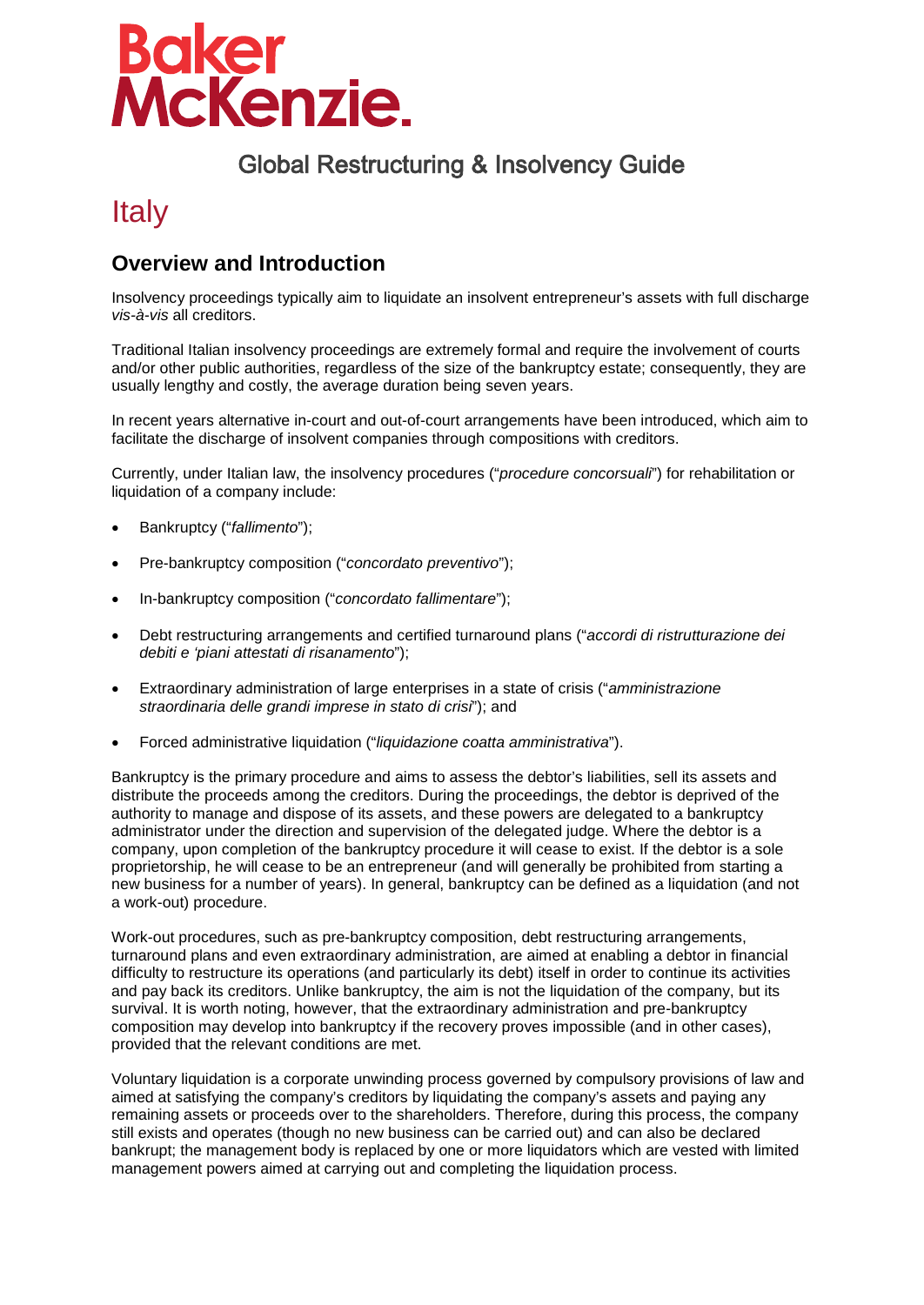#### **Applicable Legislation**

The statutory framework for insolvency-related procedures is primarily set out in Royal Decree no. 267 of 16 March 1942 (the "**Italian Bankruptcy Law**"). The Italian Bankruptcy Law has undergone extensive revisions in the last decade, which have shifted the focus from the protection of creditors through the liquidation of assets and distribution of proceeds to a wider range of opportunities for discharging debts via composition. The clawback regime previously in place has also been relaxed. Further important changes that have been introduced in recent years include:

- Increasing the number of entities excluded from bankruptcy proceedings;
- Changing and widening the powers of the bankruptcy receiver; and
- Increasing the powers of the creditors' committee.

In addition, the position of the debtor has been improved, through:

- The abolition of the public register of bankrupt debtors; and
- The introduction of a debt discharge process for individual entrepreneurs.<sup>[1](#page-1-0)</sup>

Material innovations regarding the pre-bankruptcy composition and debt restructuring arrangements under Article 182-*bis* of the Italian Bankruptcy Law and turnaround plans under Article 67, paragraph 3(d), of the Italian Bankruptcy Law have been introduced by Law Decree no. 83 of 22 June 2012, as converted by Law no. 134 of 3 August 2012 (the "**Development Decree**"). The purpose of this reform was to boost the restructuring and reorganisation of distressed enterprises in order to better cope with the current financial crisis. To achieve this purpose, the Development Decree has focused mainly on three factors: flexibility of the process, reliability of the restructuring plan and tax appeal.

Amendments to the Italian Bankruptcy Law have also been introduced with regard to the Pre-Bankruptcy Composition by Decree no. 69 of 21 June 2013, which sets out urgent measures aimed at boosting the country's economy (the "*Decreto del Fare*") and includes some important changes to the rules regarding the application introduced by the Development Decree.

Further amendments to the Italian Bankruptcy Law have been enacted by Law Decree no. 83 of 27 June 2015 ("Urgent reforms concerning Bankruptcy Law, Civil Law, Civil Procedure Law and Court administration"), as converted by Law no. 132 of 6 August 2015. They mainly regard the Pre-Bankruptcy Composition and Debt restructuring arrangements and aim at facilitating debt restructuring of the distressed enterprises.

Finally, a new electronic insolvency register has been established in the Ministry of Justice by Law Decree no. 59 of 3 May 2016 (which still awaits ratification by the Parliament). The aim of this register is to publish all the information and documents regarding bankruptcy procedures, pre-bankruptcy composition procedures, forced administrative liquidation procedures, extraordinary administration procedures and procedures for the approval of debt restructuring arrangements.

The Italian Council of Ministers has recently approved a delegated law bill (prepared by the "Rordorf Committee") which aims to thoroughly reform the Italian Bankruptcy Law. It would introduce an

- Cooperated with the administrative bodies in the proceedings;
- Not caused delay in the proceedings;
- Complied with the order to provide the bankruptcy receiver with the correspondence concerning the relationships involved in the bankruptcy;
- Benefited from the same procedure in the last 10 years;

<span id="page-1-0"></span> $\overline{a}$ 

A debtor who is an individual can obtain discharge of some debts in the case of good conduct if he has:

Not committed criminal offences such as the misappropriation of assets or the reporting of non-existent liabilities; causing or worsening the insolvency in order to make difficult the reconstruction of the assets and business; unlawfully obtaining financing;

Not been convicted of fraudulent bankruptcy or offences against the economy, industry or commerce (unless rehabilitated).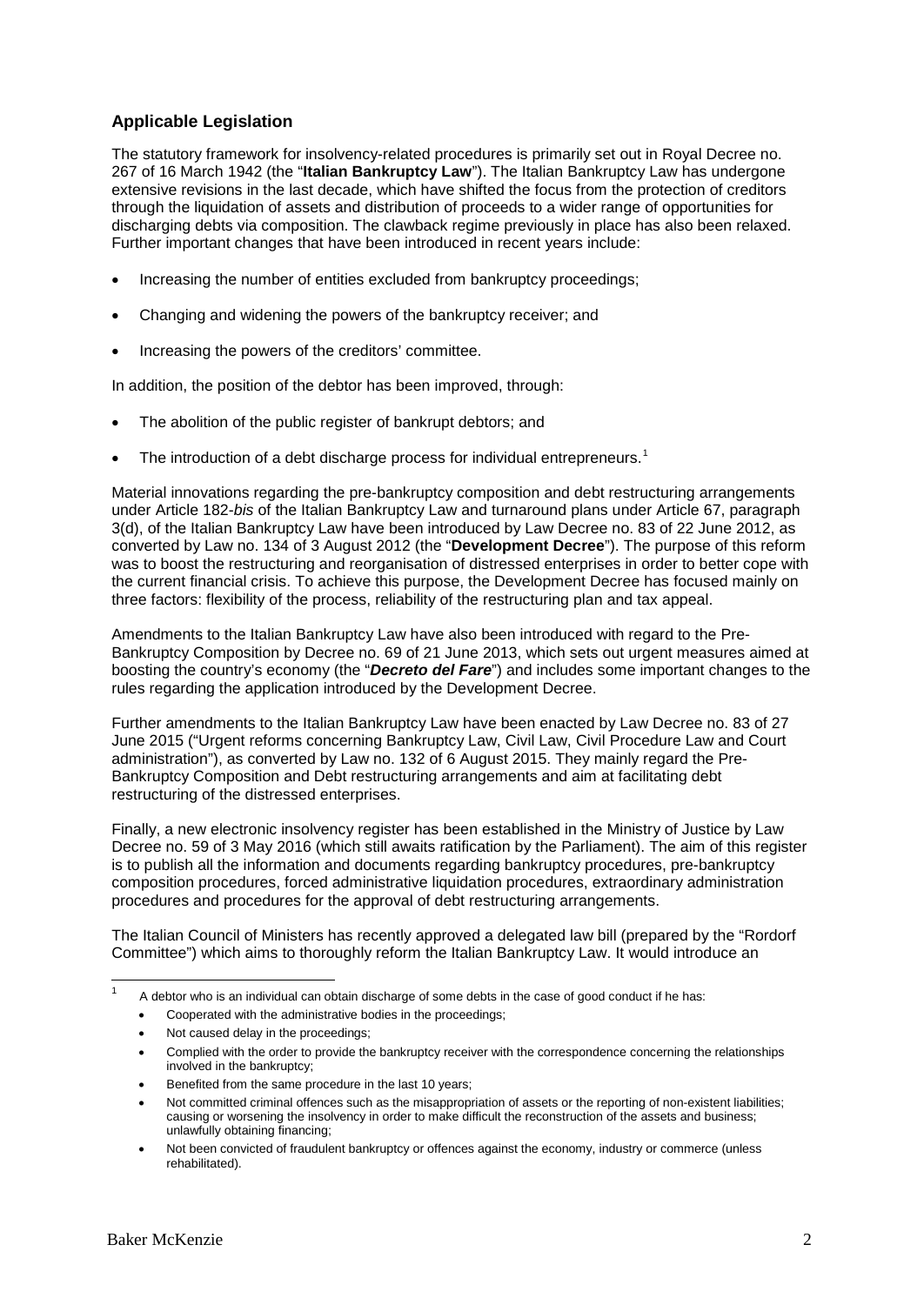effective alert mechanism at the first signs of bankruptcy, limit access to the pre-bankruptcy composition to companies capable of being revived and specifically regulate corporate groups. Furthermore a specialised judge is contemplated for minor bankruptcy cases.

All references in this chapter are to the law as applicable to new insolvencies. Old procedures may, however, still be governed by old rules.

#### **Personal Bankruptcy**

With the exception of state entities and small undertakings, the Italian Bankruptcy Law applies to all entrepreneurs and only to them. As a result, non-entrepreneur individuals cannot be declared bankrupt.

#### **Winding-Up Procedures: Liquidation – Voluntary and Involuntary**

Although liquidation is a winding-up procedure for partnerships and companies, it does not imply a situation of insolvency; in fact, liquidation can only be successfully completed if the company is not insolvent.

Voluntary liquidation is commenced by resolution of the shareholders, who appoint one or more liquidators. The liquidators replace the management body and are required to:

- Manage the company's assets and perform any acts required by the winding-up process;
- Draw up the company's annual and final liquidation balance sheets and relevant reports; and
- Pay off creditors.

Unless the shareholders challenge the balance sheet presented by the liquidators within 90 days, it becomes final and the liquidator can distribute the proceeds to the shareholders. Ultimately, the company is cancelled from the companies' register.

Involuntary liquidation occurs: (i) when the term of existence of the company expires; (ii) upon achievement of the corporate purpose, or when achievement becomes impossible; (iii) if shareholders' decisions cannot be taken because of deadlock; (iv) when the company's capital is reduced below the statutory minimum and not increased back; (v) in case of redemption of all shares; and (vi) for any other reasons set out in the by-laws.

#### **Bankruptcy**

The key insolvency procedure is bankruptcy ("*fallimento*"). Bankruptcy is a court-supervised procedure for the liquidation of an insolvent company's assets and distribution of the proceeds. It results in the company's dissolution.

#### **Eligibility for Bankruptcy**

As noted above, bankruptcy applies to business undertakings, with the exception of state entities and small businesses.

Small businesses are those which:

- Have had, in each of the three fiscal years before the date of filing of the petition for bankruptcy or, if less, from the beginning of the business's activity, net equity not exceeding EUR 300,000;
- Have realised, in each of the three fiscal years before the date of the filing of the petition for bankruptcy or from the beginning of the activity (if less), gross revenues not exceeding EUR 200,000;
- Owe debts, even if not yet due upon adjudication, not exceeding EUR 500,000.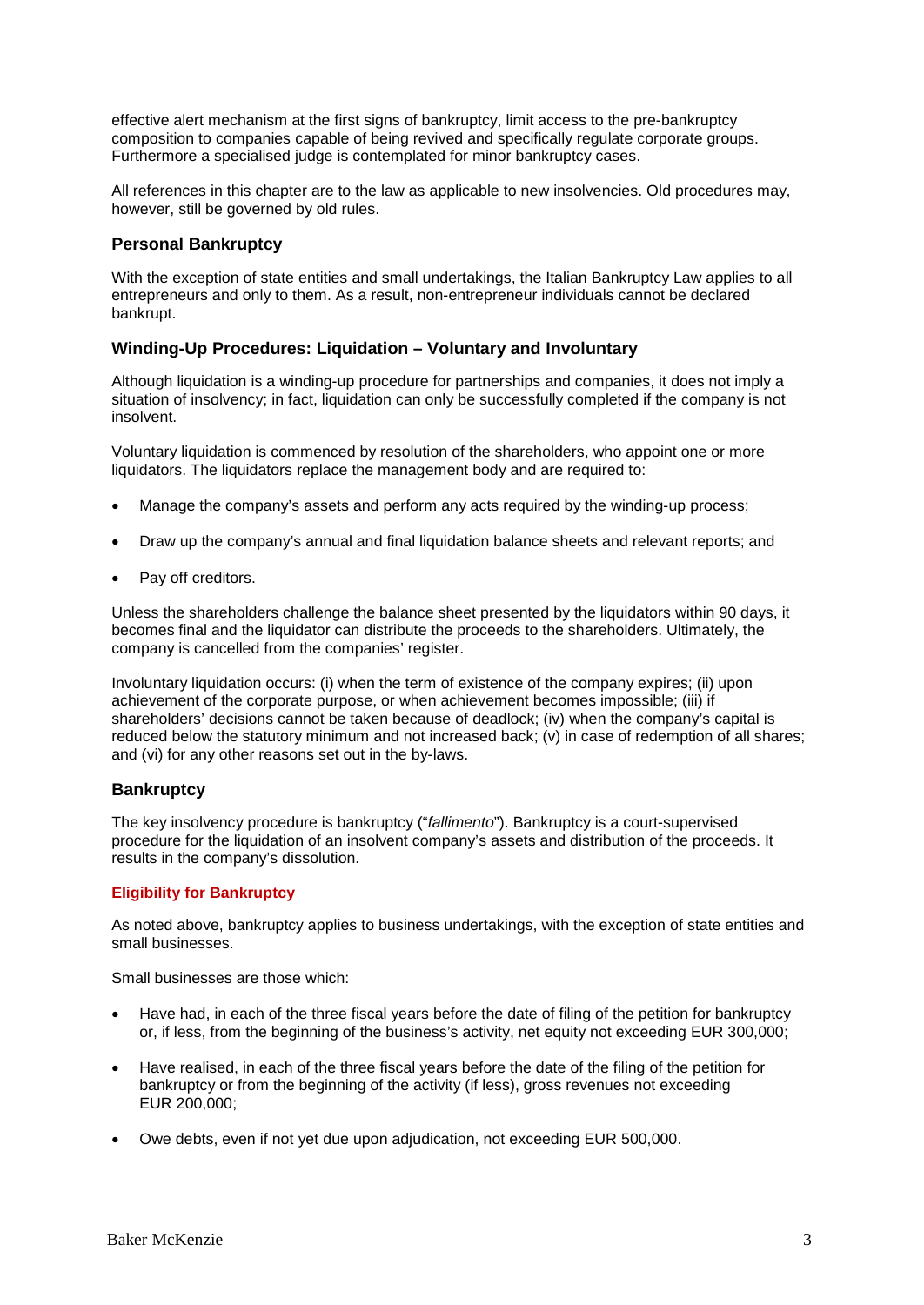The limits provided for under the above-mentioned letters can be updated every three years by means of a decree of the Minister of Justice, on the basis of the average of the variations in the ISTAT ("*Istituto Nazionale di Statistica*") index of the consumption prices for families and blue- and whitecollar workers for the period of reference.

The pre-requisite for a declaration of bankruptcy is a non-reversible state of insolvency. This exists where:

- The company is in default on its payment obligations; or
- Other evident indicia exist that the company is unable to meet its current liabilities on a regular basis.

According to certain court precedents, "indicia of insolvency" can be found even prior to, and regardless of, payment defaults, if it is foreseeable that the debtor will no longer be in a position to regularly pay its debts. Insolvency may also be found to exist upon even only one event of default, if the event demonstrates that the debtor is in distress. Even non-payment of a negligible debt, if related to essential services (such as public utilities) and if accompanied by scarce liquidity and an imbalance between assets and liabilities, can be considered a symptom of insolvency. Article 7 of the Italian Bankruptcy Law also provides that insolvency may be considered proved where the debtor flees or escapes arrest or shuts down his business premises. In such cases, the public prosecutor dealing with any such crimes must file a request with the competent Bankruptcy Court to declare the debtor's bankruptcy.

Finally, pursuant to Article 15 of the Italian Bankruptcy Law, bankruptcy cannot be declared if the company's overdue debt amounts to less than EUR 30,000.

#### **Bankruptcy Petition**

Pursuant to Article 6 of the Italian Bankruptcy Law, bankruptcy proceedings are commenced by a petition filed by any of the creditors of the "insolvent" debtor, the public prosecutor or the insolvent debtor itself.

The insolvent debtor is under no obligation to file for bankruptcy, but Article 217 of the Italian Bankruptcy Law states that a debtor (including the debtor's legal representative) who delays the filing of a petition for bankruptcy commits the crime of simple bankruptcy ("*bancarotta semplice*"), where such delay has worsened the debtor's distress; this may also be true where the filing of the petition has been put off because of the implementation of an out-of-court voluntary composition plan, in case bankruptcy should follow. It must also be noted that the liability may be imposed upon advisors who have assisted the debtor company.

Under the same provision, any delay by the directors of a debtor to request to the debtor's admission to bankruptcy may also be construed as mismanagement ("*mala gestio*"), i.e. violation by the directors of their duties. They would therefore be liable for damages suffered by the company's creditors and shareholders.

Additionally, pursuant to the same Article 217, delaying the admission of the debtor to bankruptcy protection can be relevant in terms of criminal liability if the debtor undertakes "*seriously incautious transactions*" with the purpose of delaying the declaration of bankruptcy. "*Seriously incautious transactions*" include transactions that are not per se imprudent or hazardous, but which acquire such character if effected when the company is in state of insolvency. Examples include: the lease of the business to a third party in financial distress, at a low rent and without security; the sale of inventory at a lower-than-market-price; and the disposal of material assets.

Such crimes are punished with imprisonment of between six months to two years. The persons who can be punished for these crimes are: the entrepreneur who conducts the individual business; the directors of the debtor with management and representative powers; the debtor's general manager; and the debtor's liquidator and statutory auditors (plus aiders and abettors, including advisors).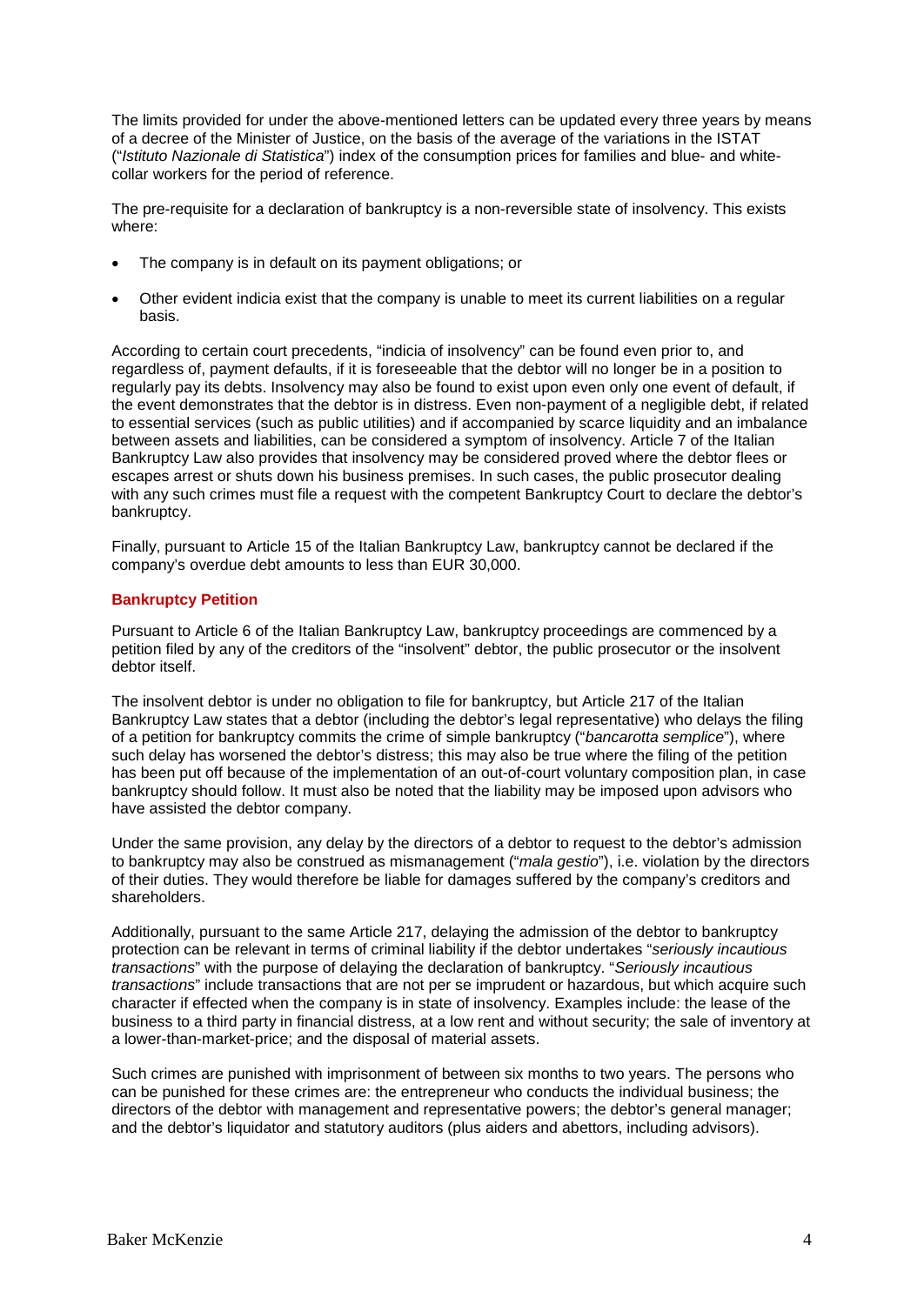#### **Persons Entitled to File for Bankruptcy**

#### *Management Body*

Where the debtor is a company, no previous shareholders' resolution is required. The management body takes the decision to file for bankruptcy and can give a proxy to one of the directors or a third party to effect the actual filing.

#### *Third Parties*

A petition can also be filed by the company's creditors, provided that the debts of the company which become overdue during the pre-bankruptcy evidential phase of the procedure amount to no less than EUR 30,000.

#### *Public Prosecutor*

The public prosecutor can file a petition for bankruptcy in two specific cases:

- When the state of insolvency arises in the course of criminal proceedings, or when the debtor has fled or cannot be traced, or when he has shut down the premises or disposed of, replaced or fraudulently diminished the business assets; and
- When the insolvency is brought to the attention of the public prosecutor by a judge who has ascertained such insolvency during the course of civil proceedings.

The option for the competent court to declare the bankruptcy of the debtor *ex officio* has recently been abrogated.

#### **Formalities of Filing for Bankruptcy**

The petition for bankruptcy must be filed with the Bankruptcy Court of the district where the debtor has its "*main place of business*" in Italy.

Article 14 of the Italian Bankruptcy Law provides a list of items to be included in or attached to the debtor's petition:

- The mandatory accounting and fiscal books (including, therefore, the balance sheet of the company) concerning the three fiscal years prior to the filing of the relevant petition or the entire existence of the company, if this is of a shorter duration;
- A description and evaluation of its assets;
- A list of the creditors and their relevant claims;
- An indication of the gross revenues for each of the last three fiscal years;
- A list of secured creditors, an indication of the relevant assets and the title upon which the relevant security interest is based.

#### **Adjudication in Bankruptcy; Appointment of a Receiver and Creditors' committee**

#### *Bankruptcy Judgment*

The Bankruptcy Court will verify whether the petition for bankruptcy is formally valid and whether the conditions for bankruptcy are met. If both are confirmed, the Bankruptcy Court will declare the company bankrupt. The bankruptcy judgment has immediate effect starting from the day of its docketing.

The bankruptcy judgment can be appealed by the debtor as well as by any interested party (except the applicant who can, nonetheless, appeal rejection of a petition within 30 days after service of the notice of rejection). The Court of Appeal has jurisdiction to decide the appeal. An appeal does not suspend the effects of the adjudication, but the Court of Appeal may, upon request of the appellant or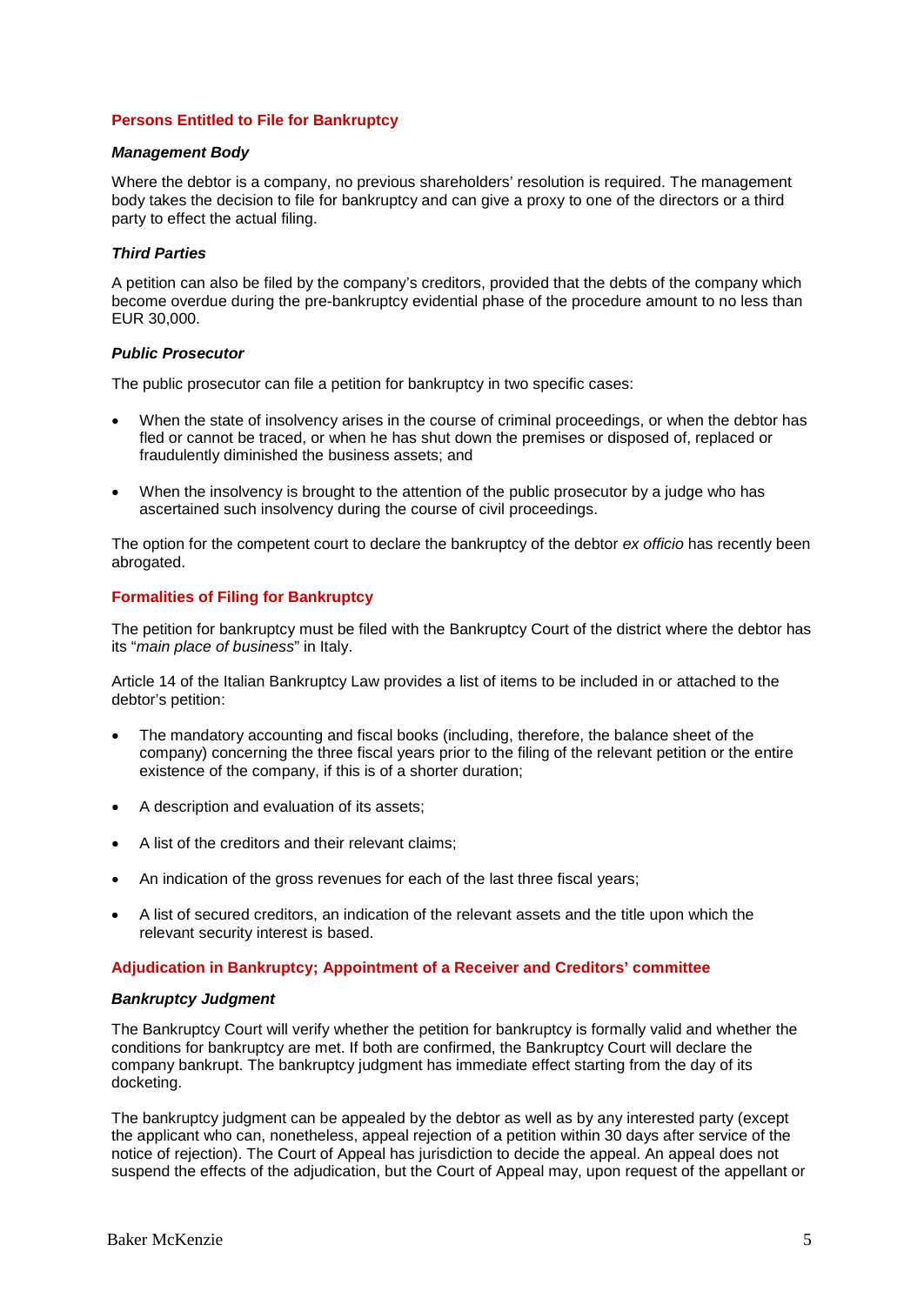of the bankruptcy receiver, suspend totally, partially or temporarily the liquidation of the assets where serious reasons subsist.

The delegated judge is appointed by the Bankruptcy Court at the time of adjudication.

#### *The Bankruptcy Receiver*

In the adjudication judgment the Bankruptcy Court also appoints a bankruptcy receiver ("*curator*"), an accountant or lawyer experienced in insolvency matters and enrolled on a special register maintained by the Bankruptcy Court.

The bankruptcy receiver acts as a public officer and is required to perform his duties in person. However, if necessary, he may be allowed by the delegated judge ("*giudice delegato*") to obtain expert or professional assistance. The bankruptcy receiver is paid out of the debtor's assets and his remuneration takes precedence over creditors' claims ("*prededuzione*"). The bankruptcy receiver acts in conjunction with a creditors' committee ("*comitato dei creditori*"), consisting of three to five creditors appointed by the delegated judge, which has an advisory as well as a supervisory role in the bankruptcy procedure.

Prior to recent changes the only restriction regarding the appointment of the bankruptcy receiver was that a person having a conflict of interest with the bankrupted company or the bankruptcy procedure could not be appointed; now it is expressly provided that a bankruptcy receiver must be a lawyer, an accountant, a person who has acted as financial officer or controller, or a law or accountancy firm. A receiver can be replaced by vote of a majority (in terms of value of claims) of the creditors.

The bankruptcy receiver's duties are to:

- Locate and dispose of the debtor's assets;
- Review the creditors' claims, both secured and unsecured;
- Prepare a list of the debtor's liabilities and submit it to the court;
- Report to the creditors' meeting on the status of the debtor's assets and liabilities; and
- Use the funds available to pay off creditors' claims *pari passu*, subject to priorities certified by the Bankruptcy Court.

The bankruptcy receiver's actions are subject to review of the delegated judge at the petition of the debtor or any other interested party.

The bankruptcy receiver fixes his seal on the assets of the bankrupt entity shortly after his appointment. Formerly, the liquidation of the assets was made on a piecemeal basis to be authorised. Current law requires the bankruptcy receiver to prepare a liquidation plan within 60 days from the fixing of his seal and in any case not later than 180 days from the bankruptcy judgment (104-ter of the Italian Bankruptcy Law) for the approval of creditors' committee members.

The aforesaid plan must indicate the deadline to complete the liquidation of the assets, which cannot anyway go beyond two years from the filing of the judgment declaring bankruptcy, unless the receiver deems it necessary to ask for a longer term and therefore specifically justifies this request. Should the deadlines indicated in the liquidation plan not be met without reasonable grounds, the receiver's appointment shall be annulled. The delegated judge receives a communication relevant to the approved plan and authorises the execution of the acts as provided by the plan itself. The plan can mention the existence of an in-bankruptcy composition (described below) with creditors.

In order to distribute proceeds, the bankruptcy receiver shall present, every four months following the date of the decree issuing the statement of liabilities and based on the liquidation plan, a schedule of the amounts available and a draft breakdown of those amounts by which creditors are then paid off. In case of failure to meet such obligations, the receiver is revoked.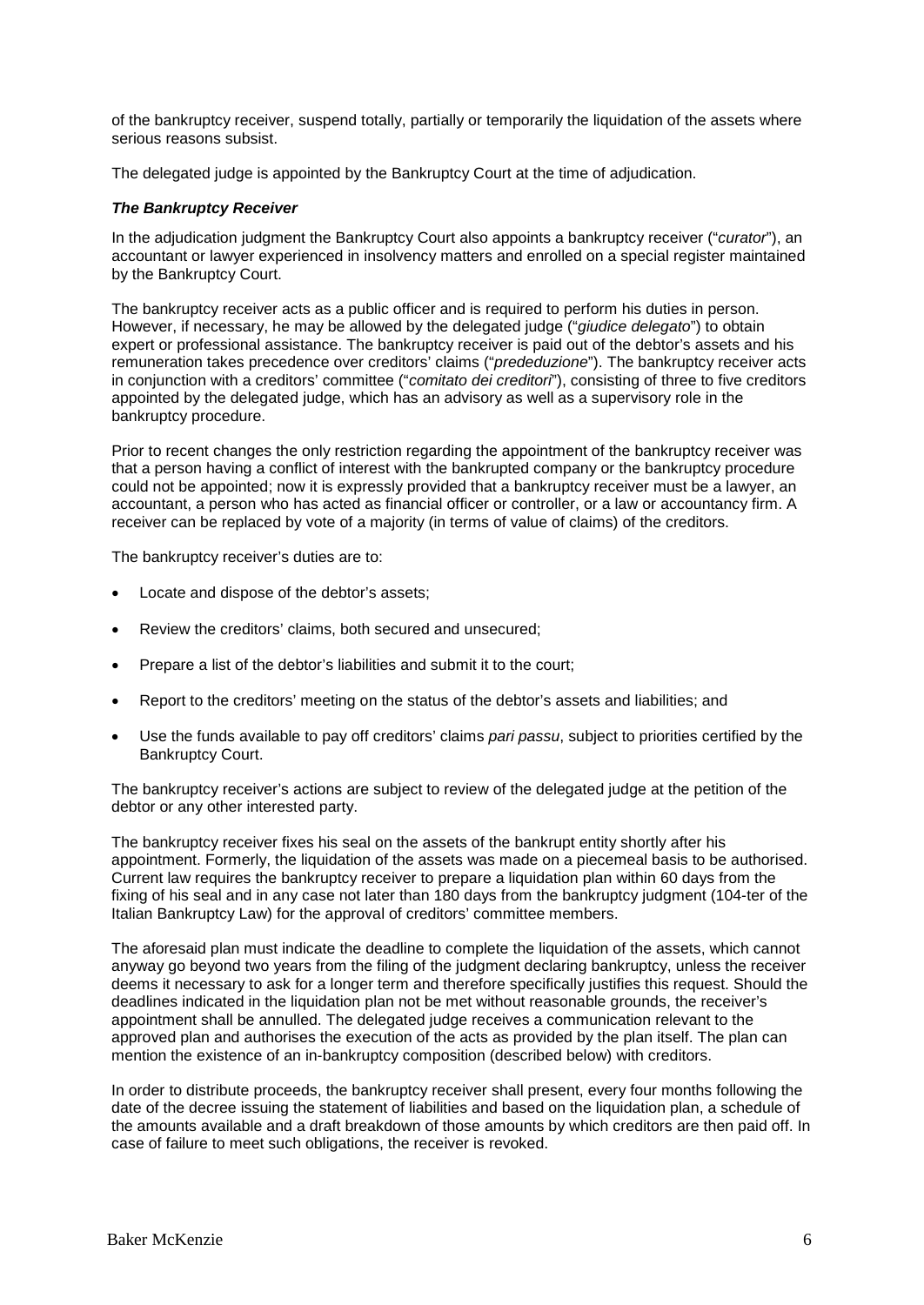#### *Creditors and the Creditors' committee*

Creditors (and alleged owners of property existing on the debtor's premises that the bankruptcy receiver rules to be the debtor's property) must file a proof of claim with the bankruptcy receiver. Any disputes regarding these claims are settled by the Bankruptcy Court.

The Creditors' committee is composed of representatives of the creditors. These representatives must reflect the type (preferred, secured and unsecured) and size of the claims. The creditors' committee is appointed by the delegated judge handling the liquidation within 30 days from the judgment declaring bankruptcy, following consultation with the bankruptcy receiver and creditors. A majority (in terms of value of the claims) of the creditors may appoint new members at the hearing for the admission of the claims. The recent Law Decree no. 59 of 3 May 2016 considers a Creditor's committee to be established in the moment of acceptance, including by electronic means, of the appointment by the nominees.

The involvement of the creditors in the administration of the bankruptcy estate is limited.

#### **Consequences of Bankruptcy**

#### *Effects on the Debtor*

From the time of the adjudication, the debtor is dispossessed. The bankruptcy receiver manages and disposes of the assets under the direction of the delegated judge. The debtor may no longer validly act in court as plaintiff or defendant in relation to the assets (Article 43 of the Italian Bankruptcy Law). The bankruptcy receiver is vested with such powers upon the authorisation of the delegated judge. However, all pending proceedings in which the debtor is involved are automatically stayed from the date the adjudication is issued and need to be re-initiated by or against the bankruptcy receiver.

In order to speed up the legal disputes involving a bankrupt entity, the Conversion Law no. 132/15 provides that all these disputes shall be handled with priority over all other proceedings.

#### *Effect on Creditors*

From the date of the adjudication, no attachment, garnishment or other enforcement action may be initiated or continued against assets of the bankrupt estate (Article 51 of the Italian Bankruptcy Law). Where such actions have been commenced prior to adjudication, they will be automatically stayed and absorbed in the bankruptcy procedure.

Creditors are required to submit their proofs of claim at least 30 days before the hearing for the verification of the claims. The bankruptcy receiver should prepare and send a preliminary list of liabilities to the creditors 15 days before the hearing. Creditors must provide comments no later than five days before the hearing. At the hearing, which can be held also in absence of creditors or by electronic means (as stated by recent Law Decree no. 59 of 3 May 2016), the delegated judge either admits or rejects the claims. Once a review of all claims is completed, the delegated judge issues a statement of liabilities by decree. Creditors may challenge the decree both in connection with their own and other creditors' claims.

If proofs of claim are submitted later than 30 days before the hearing, they are considered "late claims" ("*domande tardive*"); however, no late claims are entertained that are submitted later than one year after the judge's decree issuing the statement of liabilities (or 18 months if the procedure is particularly complex). Late admitted creditors share only in distributions made after the time of admission (Article 101 of the Italian Bankruptcy Law).

#### *Effect on Operations*

By default, adjudication involves the cessation of all the activities of the company with a view to a sale of all assets. However, the Bankruptcy Court may order that business operations be continued whenever cessation could cause "*serious harm*", provided that the continuation does not adversely affect the creditors of the bankrupt debtor. If the Bankruptcy Court authorises the continued operation of the business, the management of the business is entrusted to the bankruptcy receiver (who may in turn avail himself of qualified third parties for this purpose).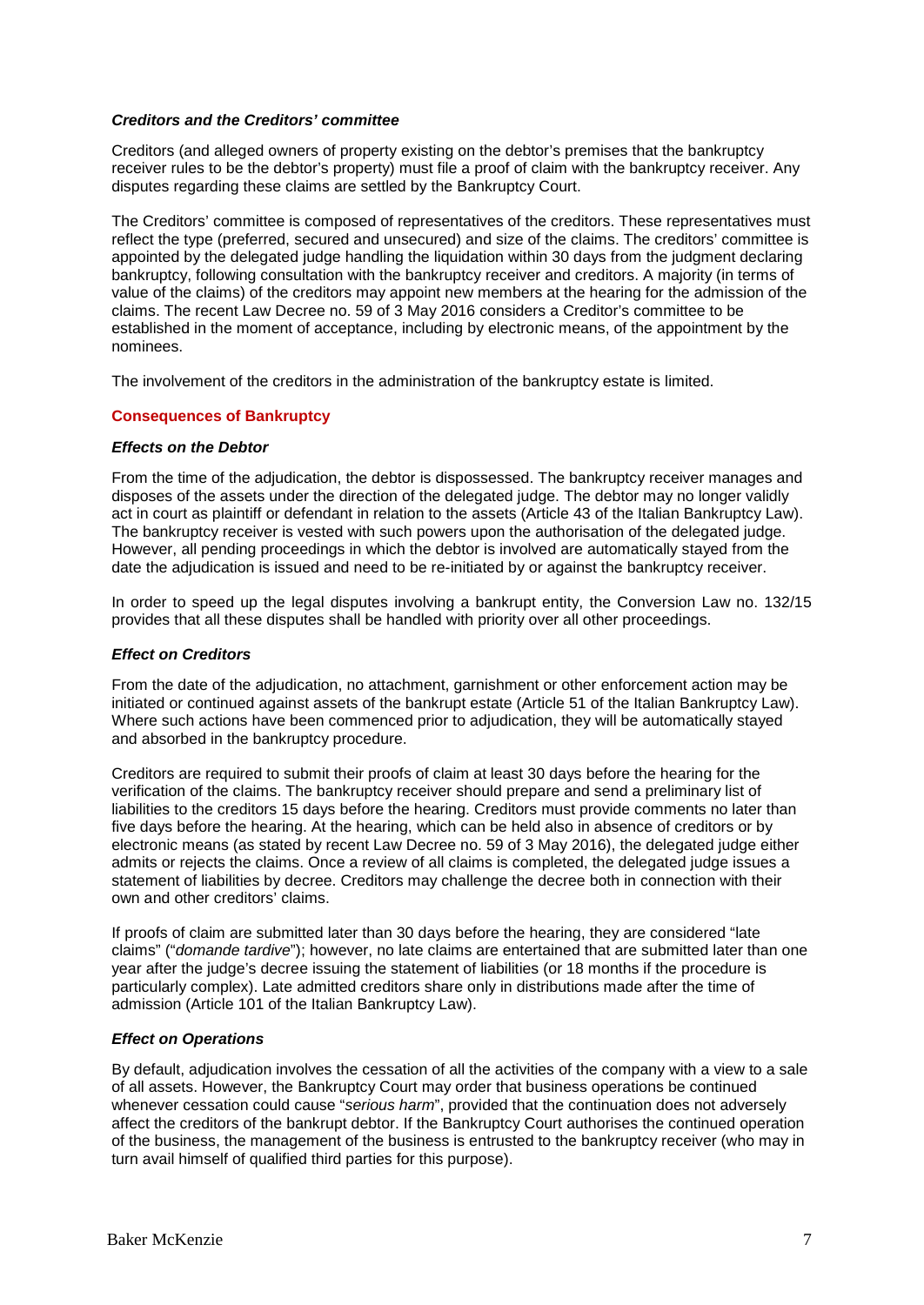As an alternative to the continued operation of the business by the bankruptcy receiver, the delegated judge may, with the consent of the representatives of the creditors, authorise the lease of the business as a going concern to a third party. This can be authorised whenever useful for the purpose of eventually selling the business under more favourable terms (this would be the case, for example, whenever the interruption of operations would significantly damage the debtor's goodwill, thus causing a loss of value).

Finally, the business of the bankrupt company could be sold to a third party *en bloc* as a going concern, rather than through a sale of the individual assets that comprise it. The sale of the business *en bloc* is the preferred solution under the Italian Bankruptcy Law, for two reasons: firstly, it is assumed that the sale of an ongoing business may realise a higher price than the sale of the individual assets comprising the business; secondly, it is a more efficient way of liquidating the assets. It should be noted that if the business was previously leased to a third party by the bankruptcy receiver, the third party has a right of first refusal in case of sale *en bloc* of the business.

#### *Effect on Contracts*

Articles 72 to 83 of the Italian Bankruptcy Law govern the effects of the bankruptcy on contracts to which the debtor is a party. The rules vary depending on the nature of the contract, but, generally, a bankruptcy affects contracts in three different ways:

- By causing the automatic termination of the contract, in all cases where performance by the bankruptcy receiver would be impossible due to the immediate cessation of the debtor's activities;
- By granting the bankruptcy receiver a right of election between termination of the contract and its continuation; and
- If the receiver elects to continue the contract, by providing for the automatic replacement of the debtor with the bankruptcy receiver in such contracts.

The second option above is deemed to be the default rule. In such cases, if the bankruptcy receiver does not respond in a timely manner, the other party can request the Bankruptcy Court to set a deadline not exceeding 60 days for the bankruptcy receiver to notify his decision. If the bankruptcy receiver does not reply within the deadline set by the Bankruptcy Court, the contract is deemed to be terminated.

It is worth noting that contractual clauses providing for termination in case of bankruptcy of either party are ineffective *vis-à-vis* creditors (Article 72, paragraph 6 of the Italian Bankruptcy Law). While there are not yet any precedents, the prevailing view still seems to be that such a rule only applies from adjudication, so that the parties would remain free to provide for termination at an earlier stage of financial distress. Certain scholars, however, challenge this interpretation in that it would allow the parties to circumvent Article 72, paragraph 6.

#### *Set-Off*

Pursuant to Article 56 of the Italian Bankruptcy Law, "*the creditors can offset their claims against their debts to the debtor, even if such claims are not yet due upon adjudication; however, claims that are not yet due at adjudication cannot be offset if the creditors purchased them in the year before adjudication or after adjudication*".

While this provision primarily addresses automatic set-off (which requires that the claims be due, quantified and certain), according to some case law precedents the judicial set-off (which is not subject to the above limits and must be declared by a court) is considered admissible in bankruptcy.

A first limit to set-off is that both claims must exist at the time of adjudication. Therefore no set-off can exist between a claim against the bankrupt company and a clawback claim of the bankruptcy receiver, as the latter arises after adjudication.

A second limit to set-off in bankruptcy concerns claims that were not yet due at adjudication and that are purchased by a bankrupt's debtor after adjudication (or in the previous year).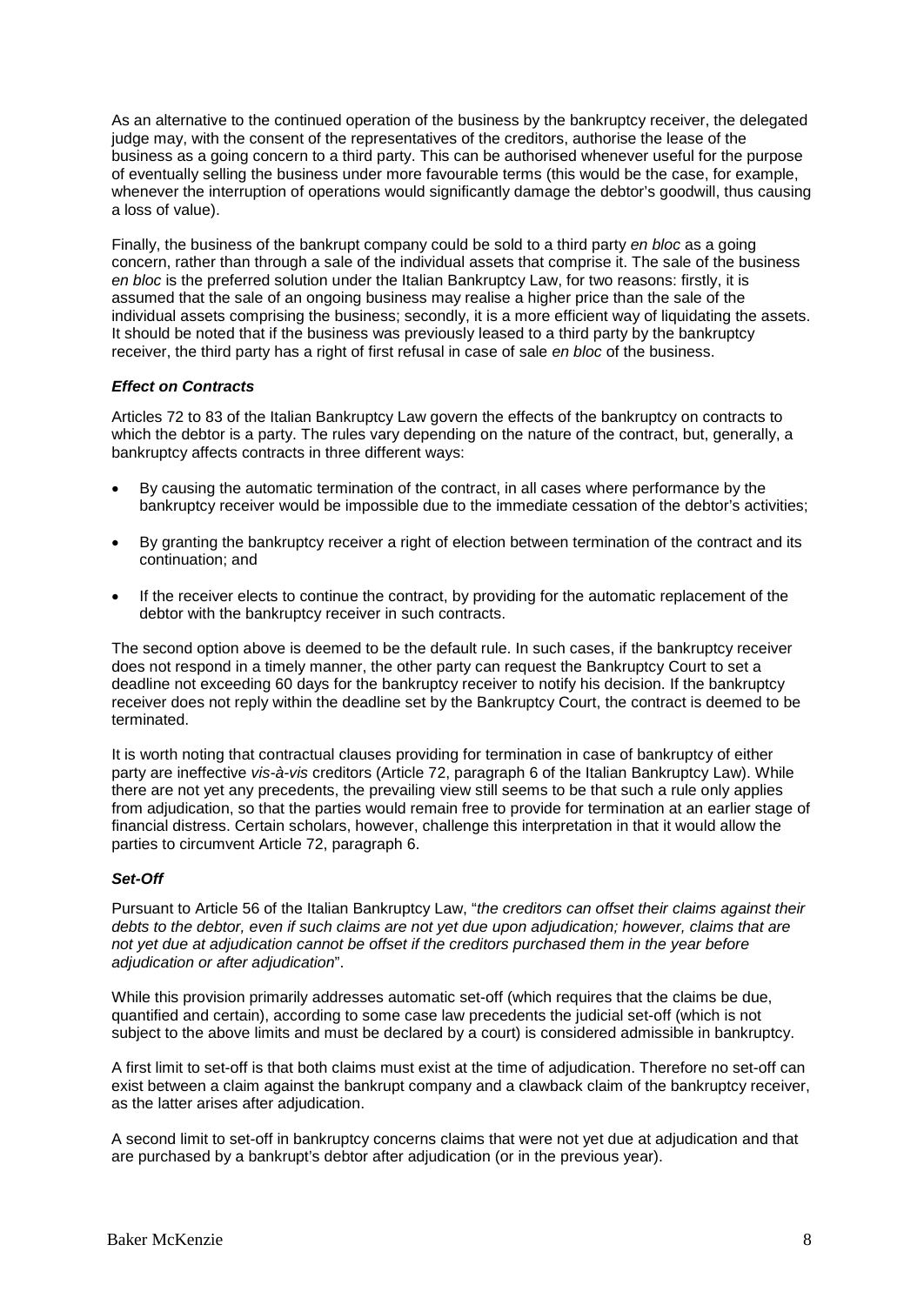Finally, it is worth nothing that contractual set-off effected prior to bankruptcy is recognised; however, if executed during the relevant suspect period, it can be subject to clawback as a preferential discharge. While the prevailing opinion is that the longer (one-year) suspect period applies, certain scholars challenge this position and submit that contractual set-off should be viewed as an ordinary disposition against consideration and therefore subject to a six-month suspect period. Besides the difference in length of time, in the latter case the burden would be on the bankruptcy receiver to prove that the defendant was aware of the state of insolvency of the bankrupt debtor at the time the set-off was effected, and not on the defendant to prove that he was not aware, as in the former case.

#### *Clawback Actions*

#### *Rationale*

A fundamental principle of the Italian Bankruptcy Law is the equal treatment of all creditors ("*par condicio creditorum*"), according to which, absent statutory priorities, no creditor may be paid a higher percentage of his claim than other creditors. A consequence of this principle is not only that the payment of debts by the bankruptcy receiver is strictly regulated, but also that all transactions effected by the debtor over the previous year (or, in certain cases, over the previous six months) are scrutinised and possibly unwound as preferential.

The preferential nature of a transaction effected in the six months/one year prior to bankruptcy is always de facto assumed. Even arm's length transactions (e.g. ordinary sales, payment of debts, etc.) are usually considered to be preferential, and the only way to prevent avoidance is to prove that the estate would not obtain any benefit from voiding such transactions. Unfortunately, the unwinding is almost always beneficial to the estate, as the other party is left with an unsecured claim against the estate, which is automatically less valuable than what is returned.

In order to void preferential transactions effected over the previous six months, the bankruptcy receiver also needs to prove that the other party was aware that the debtor was insolvent. However, such knowledge is assumed in certain instances, such as following the insertion of the debtor's name in the bulletin of unpaid negotiable instruments (e.g. notes, drafts, checks) or in case of foreclosures or collection procedures against the debtor. It goes without saying that if the creditor sued in a clawback action is able to prove that the debtor was not insolvent at the time of the claimed payments, this will represent a valid defence.

#### *Elements of Clawback Actions*

Any transaction or payment which has the effect of putting a creditor into a better position than it would otherwise have been *vis-à-vis* other creditors constitutes a violation of the *par condicio* principle (equal treatment of all creditors) and therefore potentially subject to clawback. Recent changes have shortened the suspect period, defined the meaning of a "*transaction not a fair value*" (a transaction in which the disproportion of the consideration to the detriment on the insolvent debtor is greater than 25%) and provided for some exemptions (as described below).

• Transactions. Article 67 of the Italian Bankruptcy Law, first paragraph, provides that:

"Unless the other party proves that it was not aware of the state of insolvency of the debtor, the *following shall be set aside:*

- *1. transactions for consideration occurring within the one year prior to the date of declaration of bankruptcy, where the services performed or the obligations undertaken by the bankrupt exceed of at least 25% of what has been given or promised to him;*
- *2. the extinguishing of financial debts which have fallen due and are outstanding, not effected in cash or through other normal forms of payment, if made within the one year prior to the declaration of bankruptcy;*
- *3. pledges, anthicresis rights and voluntary mortgages granted or set up within one year prior to the declaration of bankruptcy for pre-existing debts which had not yet fallen due;*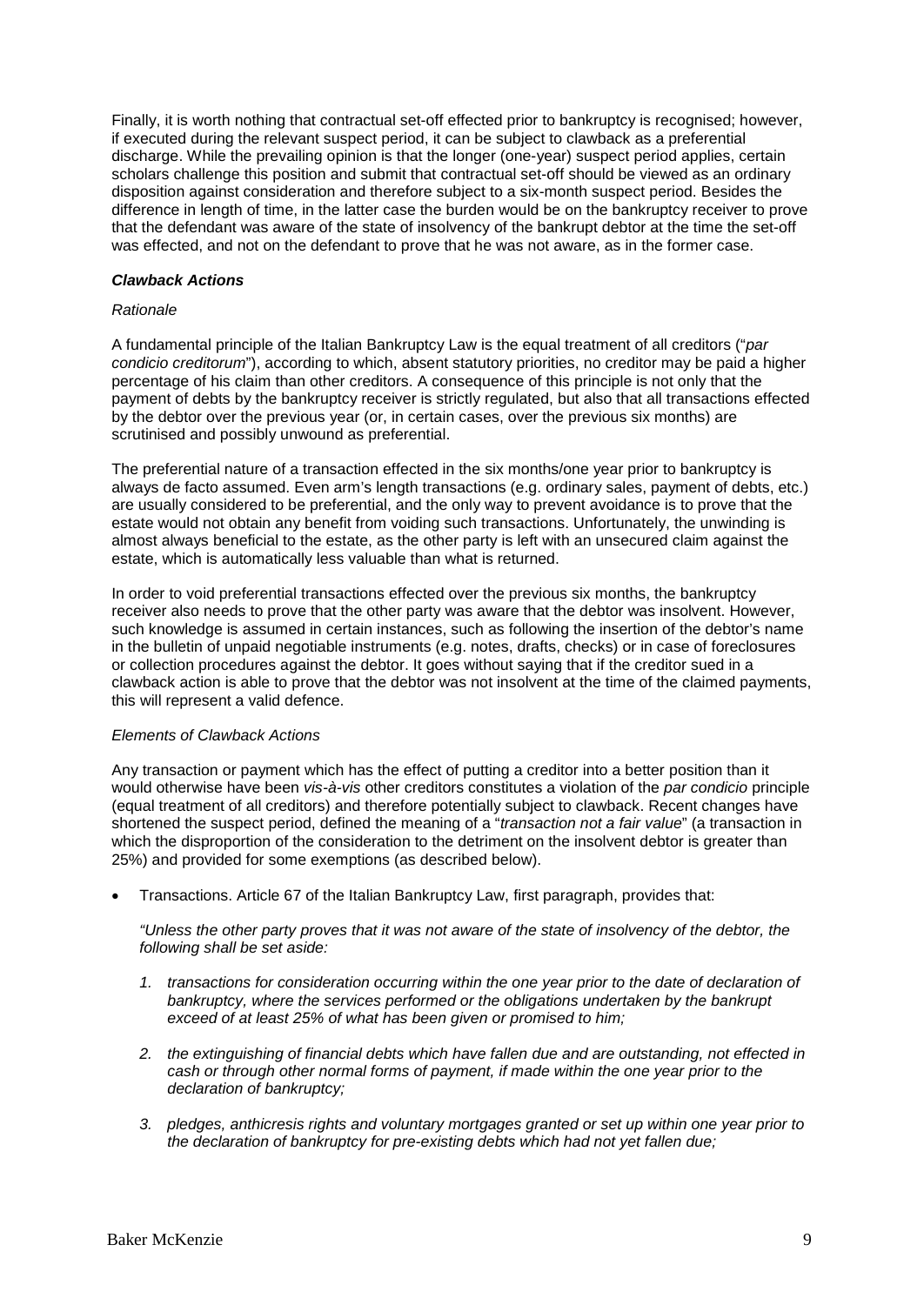- 4. *pledges, anthicresis rights and judicial or voluntary mortgages created within six months prior to the declaration of bankruptcy as collateral for debts which had fallen due."*
- Payments. Article 67 of the Italian Bankruptcy Law, second paragraph, provides that:

• *"If the bankruptcy receiver proves that the other party was aware of the state of insolvency of the debtor, the payment of due and outstanding debts, transactions for consideration and those granting a preferential right for debts simultaneously created shall also be set aside if made within six months prior to the declaration of bankruptcy […]"*

• It is also important to note that: "*Deeds executed by the debtor on a gratuitous basis [i.e., without any valuable consideration] within the two years prior to the date of declaration of bankruptcy shall be without any effects vis-à-vis all creditors*" (Article 64 of the Italian Bankruptcy Law). In such cases the repossession of the assets by the bankruptcy receiver is automatic. In other words, it is not necessary to prove that the other party was aware of the state of insolvency of the debtor.

• It is finally worth noting that under Article 65 of the Italian Bankruptcy Law, payments of debts not yet due at the time of adjudication in bankruptcy which are made by the debtor in the two years preceding bankruptcy are not considered valid and must be returned to the bankruptcy estate.

• Exemptions from clawback action. Article 67(3) of the Italian Bankruptcy Law provides, inter alia, that:

*"The following are not subject to clawback actions:*

- *1. The payments of assets and services effected in the interest of the entrepreneurial activities in accordance with commercial terms and practices; […]*
- 2. *Transactions, payments and security granted on the debtor's assets provided that they have been made in furtherance of a restructuring plan under the terms and conditions provided for by Article 2501-bis, fourth paragraph of the Italian Civil Code […]*. The reference means that an expert must certify that the plan is reasonably capable, if implemented, of resolving the financial distress and furthermore (in accordance with the new provisions introduced by the Development Decree) must assess the truthfulness of the accounting data and the feasibility of the plan itself, in line with the provisions governing the pre-bankruptcy composition plan;[2](#page-9-0)
- 3. *Transactions, payments and guarantees made in execution of a pre-bankruptcy composition plan or debt restructuring arrangement approved pursuant to Article 182-bis and furthermore transactions, payments and guarantees made after the filing of the petition pursuant to Article 161* [of the Italian Bankruptcy Law (i.e. those effected after the filing of the request for admission to the pre-bankruptcy composition plan in accordance with the relevant provisions];
- *4. Payments made when due in order to obtain the performance of services aimed at allowing the debtor to access other minor insolvency procedures."*

If the bankruptcy receiver is satisfied that a violation of the *par condicio creditorum* rule has occurred, it would certainly initiate a clawback action against the creditor in order to recover the lost value by means of an ordinary writ of summons before the Bankruptcy Court. Ordinary proceedings are thereby initiated.

The statute of limitations for initiating clawback action proceedings is three years from the declaration of bankruptcy or, if earlier, five years from the act or transaction to be clawed back.

<span id="page-9-0"></span>The Development Decree has modified article 67 paragraph 3(d), clarifying that the expert is chosen by the debtor and must meet the following independence requirements: (i) he cannot be linked to the debtor through private or professional relationships which may jeopardise his independence; (ii) he has to meet the requirements set forth in article 2399 of the Italian Civil Code for internal auditors (*sindaci*) of a joint stock company; and (iii) he must not have been employed by the company in distress or have taken part in its management and supervisory bodies within the last five years.  $\overline{2}$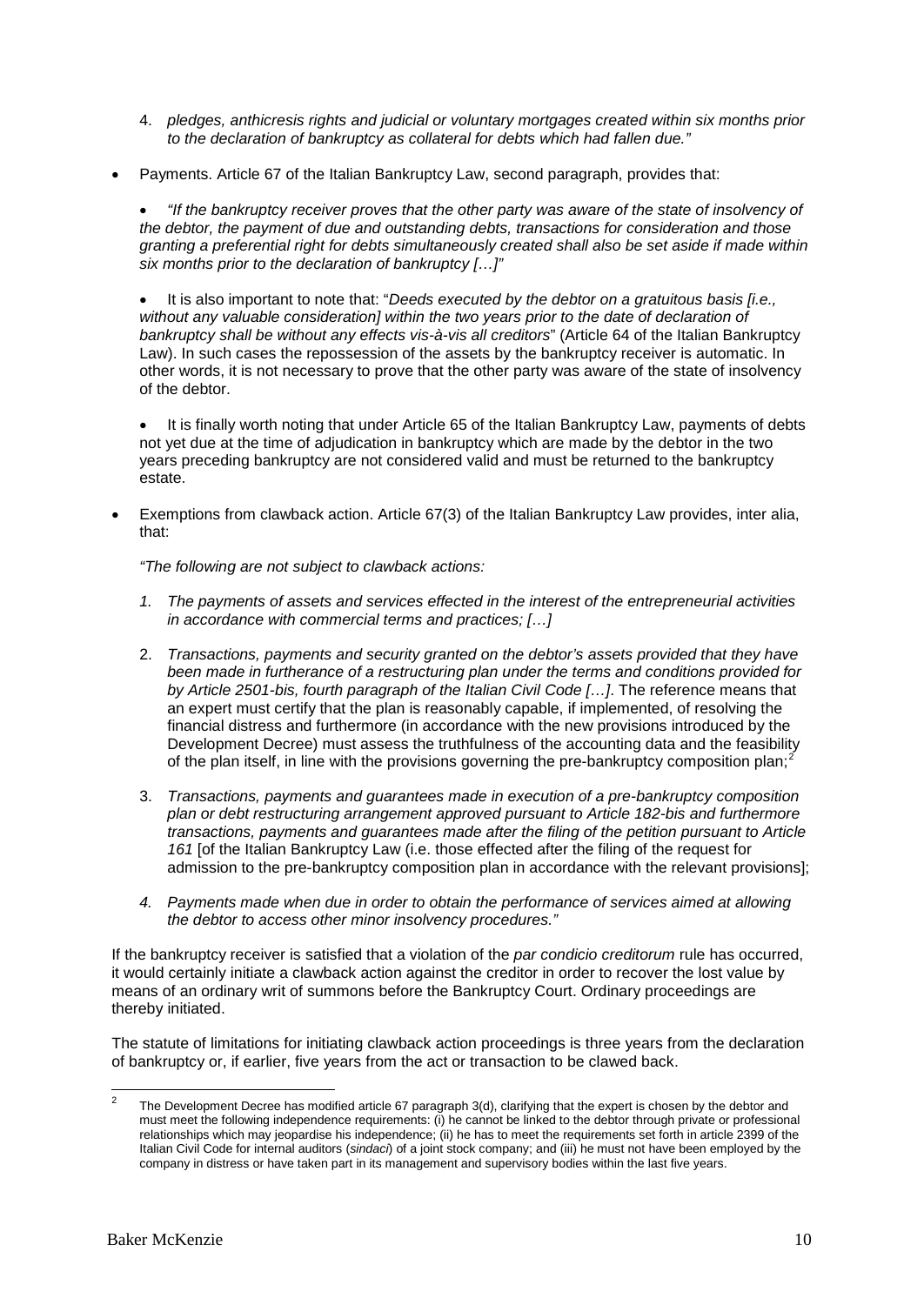It is to be noted that special statutes have introduced clawback exemptions or departures from the general rules. As an example, payments from account debtors of securitised receivables cannot be clawed back under Section 67 of the Italian Bankruptcy Law, while the sale of the receivables itself is subject to clawback by the seller's trustee but the relevant terms are halved (three and six months). The decree "Destination Italy" (*Decreto* "*Destinazione Italia*" no. 145 of 23 December 2013, confirmed by the Parliament in February 2014) has further exempted payments from account debtors of securitised receivables from the special clawback under Section 65 of the Italian Bankruptcy Law. Similarly, payments from account debtors of factored receivables under Law no. 51 of 1992 (factoring law) are exempt from clawback; however the assignor can be forced to repay the relevant amounts if he was aware of the state of insolvency at the time of the payment of the price of the assignment, and the assignee could be liable to the assignor if the sale was without recourse.

#### *Criminal Provisions*

As mentioned above, when bankruptcy is declared, criminal liabilities may be imposed.

The Italian Bankruptcy Law provides for a certain numbers of bankruptcy crimes. They are divided into two main groups: crimes committed by the insolvent debtor (including unlimited liability shareholders); and crimes committed by persons other than the bankruptcy entrepreneur (i.e. directors, general managers, liquidators and statutory auditors, creditors and the bankruptcy receiver).

In particular, an insolvent debtor can be punished for, inter alia, distracting, concealing or destroying assets of the estate or for showing non-existent liabilities in order to prejudice creditors' rights (Article 216 of the Italian Bankruptcy Law) ("*bancarotta fraudolenta*"). The same provision punishes debtors who manipulate mandatory accounting or corporate records to their own benefit ("*bancarotta fraudolenta documentale*") or who, prior to or during the bankruptcy procedure, paid debts in order to give preference to a certain creditor to the detriment of the other creditors ("*bancarotta fraudolenta preferenziale*").

Article 217 of the Italian Bankruptcy Law contemplates less serious bankruptcy crimes committed by the insolvent debtor, e.g. the crime mentioned in "Bankruptcy Petition" above, in relation to delays in filing a petition for bankruptcy or the non-fulfilment of obligations undertaken in connection with a request for pre-bankruptcy composition or in-bankruptcy composition.

Other bankruptcy crimes for which the insolvent debtor can be punished include the abusive obtaining of credit (Article 218 of the Italian Bankruptcy Law) and the indication of non-existing creditors (Article 220 of the Italian Bankruptcy Law).

The second group of bankruptcy crimes includes those which can be committed by persons other than the insolvent debtor.

Pursuant to Articles 223−226 of the Italian Bankruptcy Law, criminal liability and similar sanctions for the bankruptcy crimes indicated above are extended to directors, general managers, liquidators and statutory auditors (if appointed) of a bankrupt company. This group of crimes further includes certain crimes that can be committed by persons who are not part of the company's charter. Creditors can be punished for trading votes in connection with the debtor's request for pre-bankruptcy composition or in-bankruptcy composition (Article 223 of the Italian Bankruptcy Law). Under Articles 228−230 of the Italian Bankruptcy Law, the bankruptcy receiver can be punished for specific criminal offences such as having a private interest in the bankruptcy procedure.

Of the specific criminal offences in the aforementioned provisions, third parties ("*extranei*") may only be criminally liable in respect to bankruptcy crimes for complicity with those who committed the crime ("*intranei*") under the general provisions of the Italian Criminal Code.

#### **Priority of Claims**

#### *Rights of Creditors during a Judicial or Regulatory Insolvency Resolution Process*

As noted above, the fundamental principle of Italian Bankruptcy Law is the *par condicio creditorum*, which means that all creditors have an equal right to payment pro-rated to their claims. However, there are two groups of creditors that enjoy preferential treatment ("*creditori privilegiati*"): creditors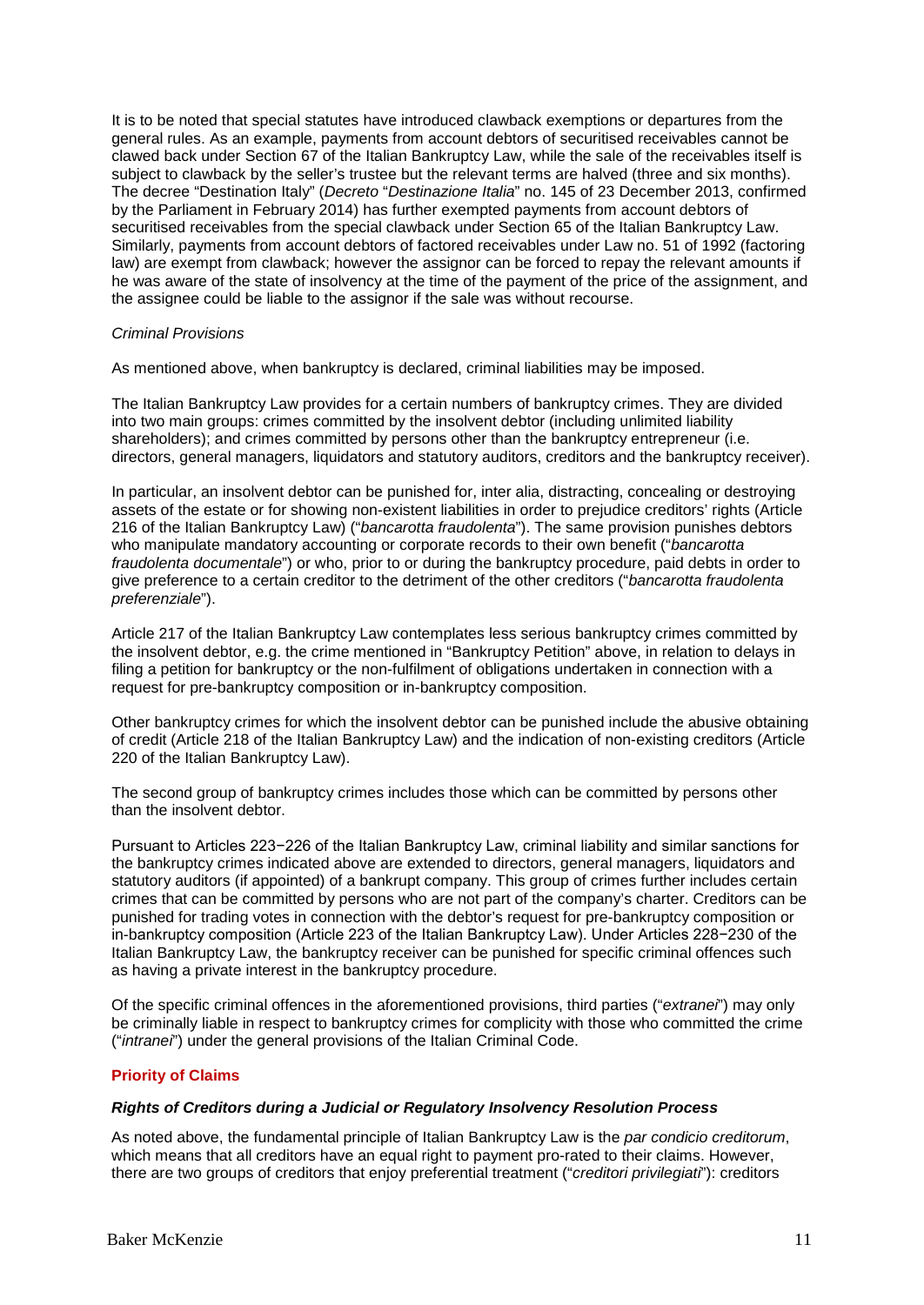who hold a security interest ("*creditori ipotecari o pignoratizi*"); and creditors who have a preference under law ("*creditori privilegiati in senso stretto*"). Therefore, the equality principle only applies to those creditors who have an unsecured and non-preferred claim ("*creditori chirografari*"). They share pro rata after satisfaction of secured and preferred creditors.

Pledgees and preferred creditors holding a lien over movable assets also have a "*right of retention*" ("*diritto di ritenzione*"). This right allows those creditors (but only after their priorities have been finally ascertained) to seek authorisation to sell the relevant assets outside the procedure, but in accordance with rules set forth by the judge. Also, in these cases, the bankruptcy receiver may seek authorisation from the delegate judge to redeem such assets.

#### *Secured Creditors*

As a general principle, creditors holding a security interest are satisfied from the relevant assets to the exclusion of all other creditors, including secured creditors having a lower rank (e.g. first mortgage over second mortgage). However, the Italian Civil Code contains very detailed rules (Articles 2745) regulating priority conflicts between secured and preferred creditors.

The main categories of secured creditors are:

- Creditors who hold a mortgage on real property;
- Creditors who hold a pledge on movable assets (including claims of the debtor against third parties); and
- Creditors who hold a contractual lien on an entrepreneur's assets under section 45 of the Italian Banking Law.

A mortgagee and a pledgee are entitled to satisfy their claims from the proceeds of the sale of the encumbered assets. Any excess is available for distribution to other creditors (i.e. second mortgagees, preferred creditors and unsecured creditors). Where the relevant asset is insufficient to satisfy its claim against the debtor, a creditor will rank as an unsecured creditor for the remainder. Third parties claiming title to assets included in the estate (including on the basis of title retention clauses) are technically not considered secured creditors, because they are entitled to restitution and not to the proceeds of the sale of their assets.

#### *Preferred Creditors*

A preferred creditor is a creditor whose claim is given statutory priority (by a statutory lien) over other creditors. No priority may be created contractually. Such liens may apply to all of the debtor's property or to specific property only.

#### *Post-Adjudication Creditors*

Certain claims are regarded as "*claims against the administration of the estate*" ("*creditori della procedura, prededuzione*"). In general, claims that arise as a result of, or following, adjudication in bankruptcy, are considered claims against the estate administration and have priority over secured and unsecured claims. Examples of these claims are:

- All the bankruptcy receiver's fees and costs;
- The costs of the sale of the assets;
- The rent for the debtor's offices after adjudication;
- Employees' salaries and social security payments relating to the period after adjudication; and
- Attorney's and other advisors' fees.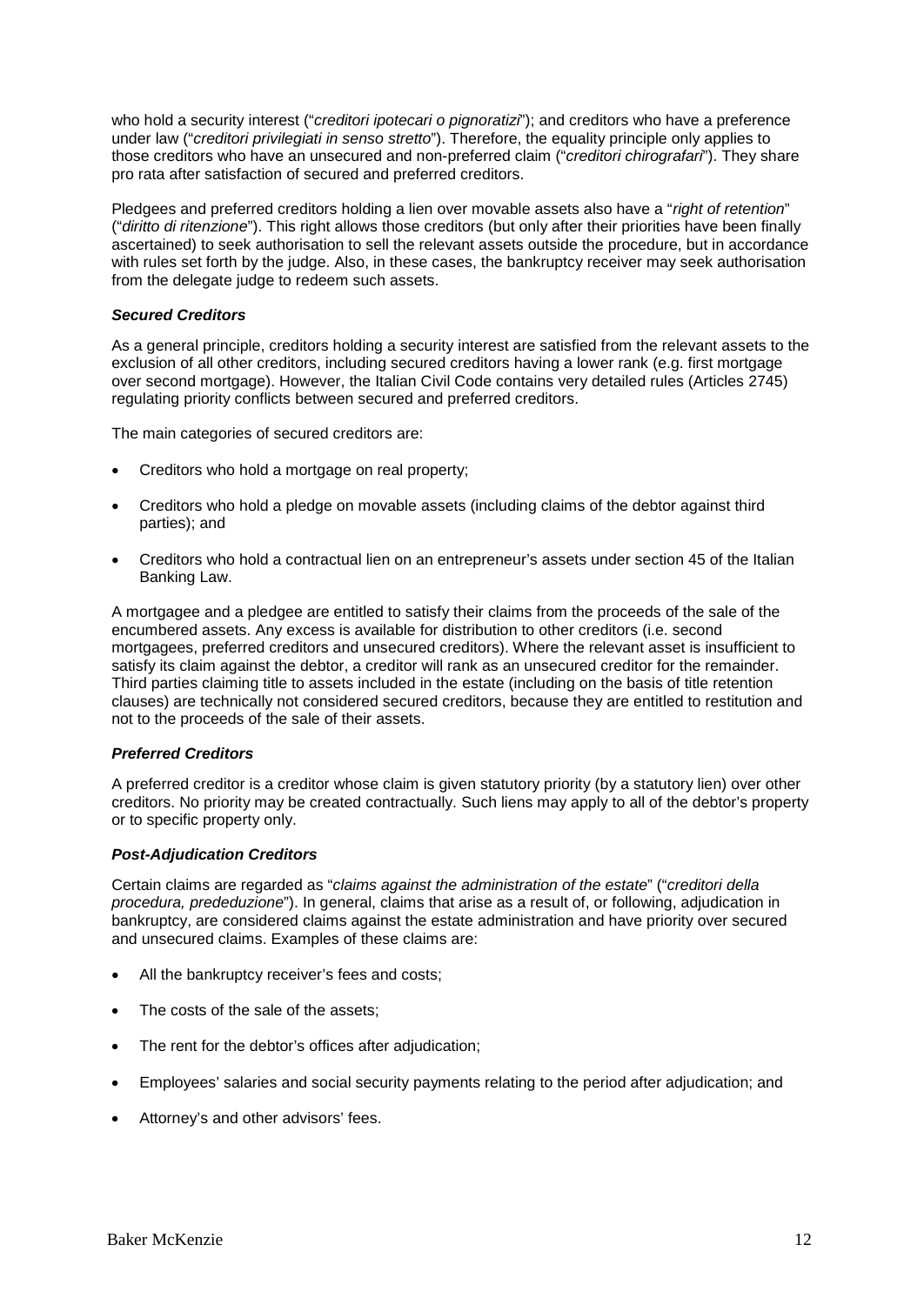#### *Unsecured Creditors*

Unsecured creditors have no preference or security and will therefore be paid only if and to the extent any proceeds of the estate remain after all other claims have been satisfied. Unsecured creditors rank *pari passu* among themselves in the estate, in proportion to the size of their claims.

#### *Order of Distribution*

The order of the distribution of proceeds from the sale of assets that are not reserved for creditors holding security interests or specific statutory liens is as follows:

- Post-adjudication claims, i.e. claims created after the adjudication, which have precedence over all other claims ("*crediti prededucibili*") (such as costs and permitted indebtedness incurred during the bankruptcy procedure), including secured claims;
- Taxes on real property (limited to the real property being sold);
- Employees' entitlements, including, without limitation, termination benefits;
- Claims of independent professional contractors who performed services for the bankrupt company during the 12-month period prior to bankruptcy; commissions due within the previous 12 months pursuant to agency agreements; and compensation for the termination of agency;
- Farmers' claims;
- Claims of suppliers of production plants and equipment, and the claims of banks which financed the purchase thereof;
- Income taxes;
- Local taxes, social security payments and insurance premiums;
- Other unsecured creditors' claims;
- Subordinated claims; and
- Equity holders' right of distribution of any excess.

Secured claims rank always ahead of claims in the last three categories and sometimes ahead of other claims, depending on the type of security.

#### *Exit*

If there are insufficient assets in the estate to cover the costs of the bankruptcy procedure (i.e. bankruptcy receiver's fees), the bankruptcy receiver will notify the Bankruptcy Court and the Bankruptcy Court will summarily liquidate the company, terminating the bankruptcy.

Once all the assets have been liquidated and the relevant payments made to creditors, upon request of the bankruptcy receiver or of the debtor, the Bankruptcy Court declares the bankruptcy closed and the company ceases to exist. Termination of liquidation is mentioned in the companies' register maintained by the Chamber of Commerce.

#### **Pre-Bankruptcy Composition**

#### **Conditions for Access to Pre-Bankruptcy Composition**

Pre-bankruptcy composition is a court-supervised procedure, the purpose of which is to discharge the debtor's debts and avoid bankruptcy. The debtor must submit a plan, which can provide for:

• The restructuring or discharge of debts in whatever form, including transfer of assets, assumption of debts or any other transaction, including the sale of assets to creditors in satisfaction of their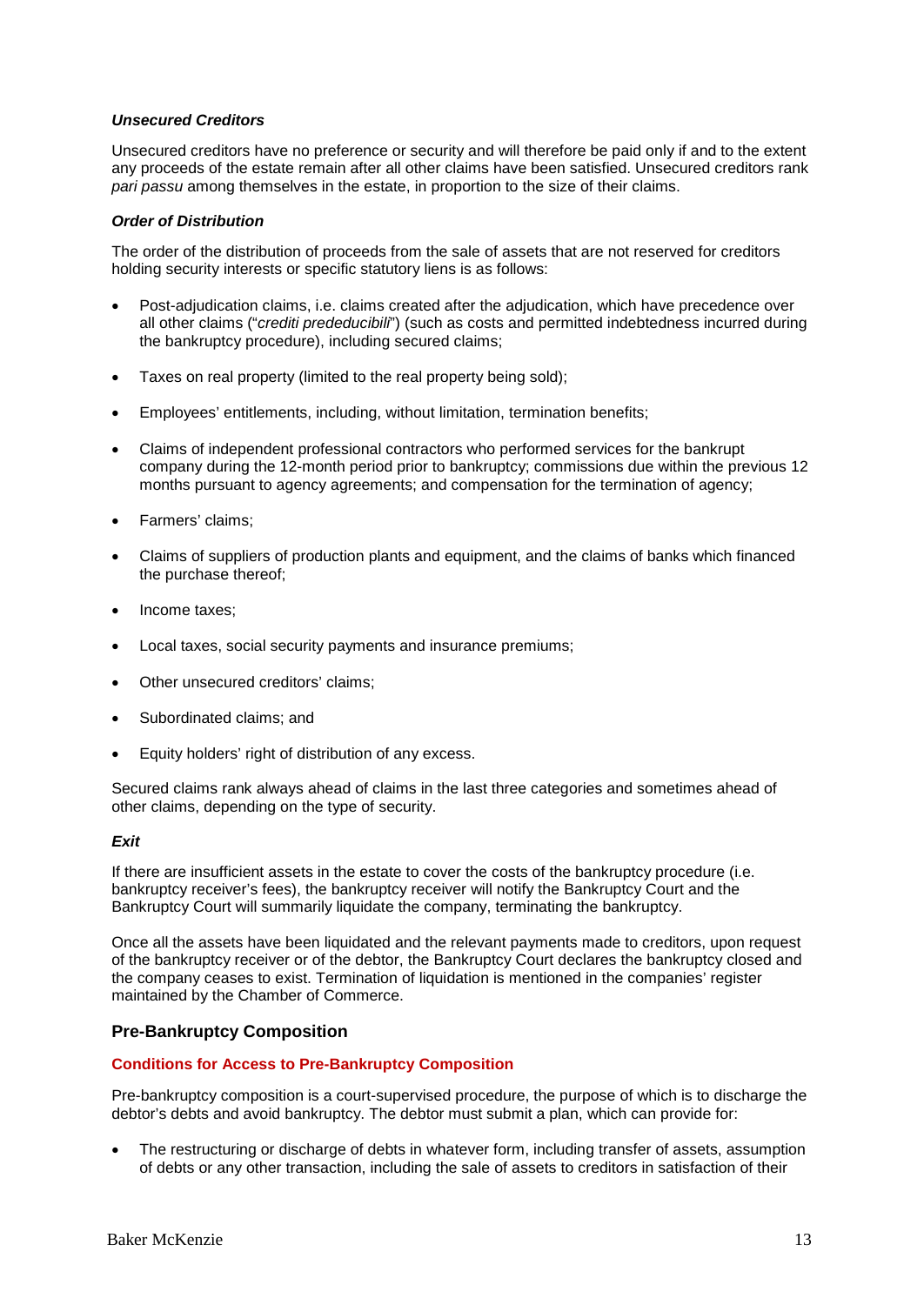claims, the issuance of shares, quotas or bonds (including convertibles) or other financial instruments;

- The transfer of the assets to a third party ("*assuntore*") who also assumes the debt; creditors of the debtor (or subsidiaries of such creditors) or new companies to be established during the course of the procedure, the shares of which are allocated to the creditors, can act as *assuntore*;
- The division of creditors into classes based on criteria (legal position, economic interests, etc.);
- Different treatment among creditors belonging to different classes.

A pre-bankruptcy composition plan is available to debtors who are in a "*state of crisis*" (which can be, but is not necessarily, insolvency).

In order to strengthen the position of the unsecured creditors Article 160 of the Italian Bankruptcy Law provides that the *concordato* proposal shall have to grant the payment of at least 20% of the unsecured creditors' claims. This provision does not apply to *concordato* proposals that contemplate business continuation pursuant to Article 186-*bis* of the Italian Bankruptcy Law.

#### **Persons Entitled to Submit a Pre-Bankruptcy Composition Plan**

Only the debtor is entitled to submit a pre-bankruptcy composition plan and the relevant decision must be taken by the management body (usually the board of directors) of the company, which will then delegate one of its members to submit the plan.

#### **Formalities of Filing for Pre-Bankruptcy Composition**

The pre-bankruptcy composition plan must be submitted to the Bankruptcy Court of the district where the debtor has its main place of business in Italy.

Article 161 of the Italian Bankruptcy Law provides a list of items to be attached to the petition. In particular:

- An updated report of the assets and liabilities, and of the economic and financial situation, of the company;
- A list and assessment of value of the assets and a list of the creditors with an indication of their relevant claims and security interests;
- A list of creditors holding claims or rights, whether against the debtor or in rem (e.g. interests on assets owned or in possession of the debtor);
- A statement of the creditors and the value of the assets of any shareholders who have unlimited liability for the debtor's debts;
- A plan containing an analytic description of the means and timing necessary for the implementation of the proposal (provision introduced by the Development Decree).

The restructuring plan and the documents indicated above must be accompanied by a report of a qualified professional (enrolled in the register of auditors and satisfying certain requisites) who is appointed by the debtor and who certifies the truthfulness of the company's data and the feasibility of the restructuring plan.

The Bankruptcy Court ensures that the application for the composition with creditors is filed with the companies' registry within the following day of the filing.

Moreover, in order to give the company in distress more time to prepare a viable *concordato* proposal, the Development Decree has also provided that the debtor may file an application for the composition with creditors simply attaching the latest three financial statements, postponing to a later time the filing of the proposal, the plan and the documents to be annexed thereto ("*concordato in bianco*"). These other documents must be filed within a term fixed by the delegated judge (from 60 to 120 days), which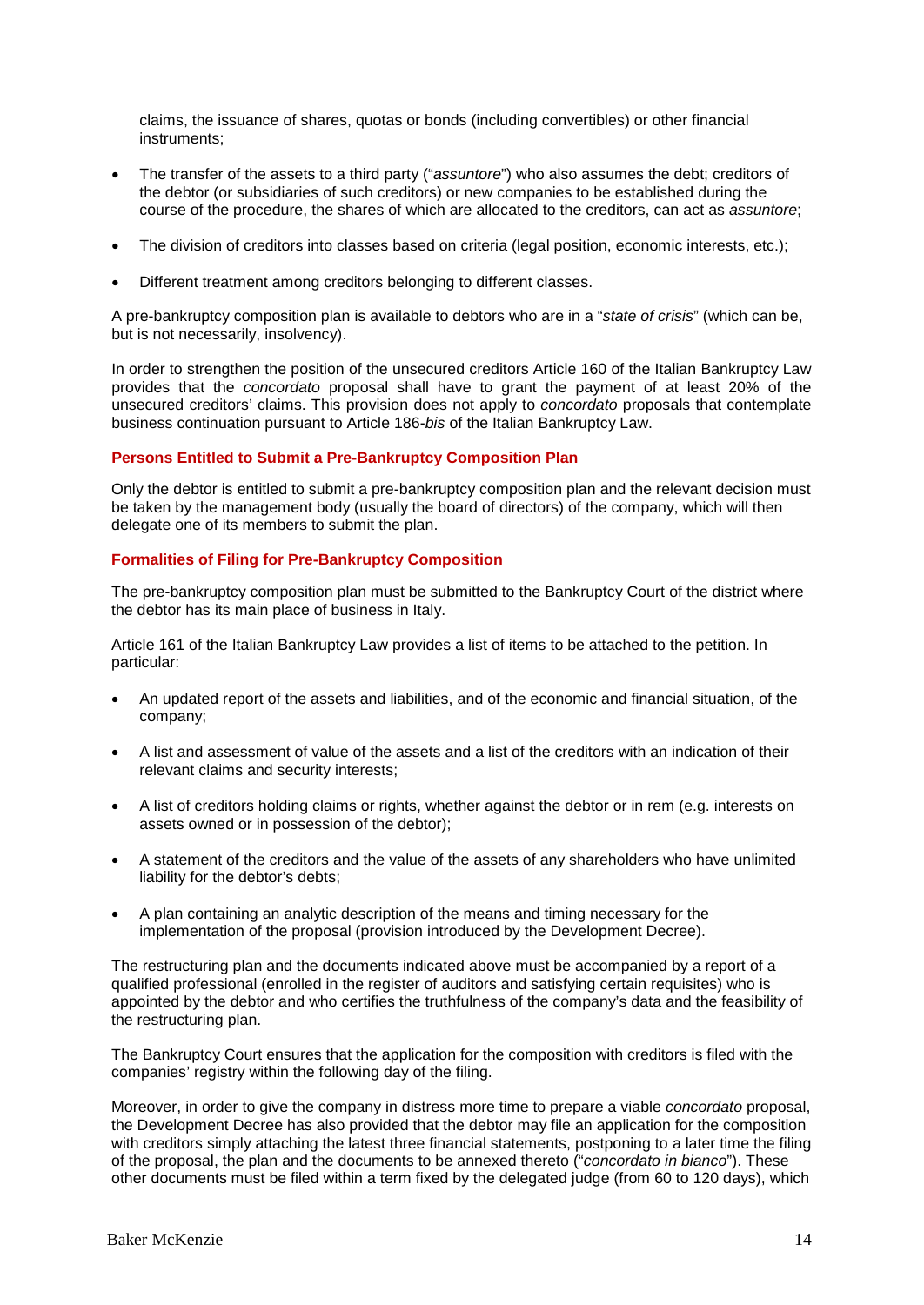term can be extended by an additional 60 days maximum. During such period, creditors are prohibited to start or continue enforcement and foreclosure proceedings over the debtor's assets (the "**Automatic Stay**"). The Automatic Stay will be extended for the whole period of the procedure if the debtor is admitted to the *concordato*. Therefore, from the date of filing of the petition until the moment at which the decree of homologation (described below) becomes final, no pre-procedure creditors may initiate or continue enforcement procedures against the assets of the debtor. If such an initiative is taken (or the procedure is continued), the action is null and void.

During the Automatic Stay period, the debtor has the option to switch from the pre-bankruptcy composition to a debt restructuring arrangement pursuant to Article 182-*bis* of the Italian Bankruptcy Law (discussed below), and it is empowered to carry out urgent acts for the company's ordinary and extraordinary management subject to authorisation of the Bankruptcy Court. As indicated above, liabilities arising from the performance of such acts enjoy the highest priority ("*prededucibilità*").

As a way to strengthen the effects of the Automatic Stay, the Development Decree has provided that any judicial (i.e. based on a judgment) mortgage registered in the companies' register during the 90 days prior to the publication of the request for pre-bankruptcy composition is ineffective *vis-à-vis* the creditors at the time of filing of such an application.

In order to curb abuse of the pre-application and therefore too easy an access to the *concordato,* the *Decreto del Fare* has introduced some restrictions, namely higher information requirements and stricter control by the bodies of the procedure.

In particular, the debtor must now enclose a list of all creditors and relevant amounts owed. Moreover, the court may now appoint a judicial commissioner for the interim period (before the filing of the complete proposal) which will exercise control over the debtor in an effort to prevent the debtor from undertaking actions that might jeopardise the interests of the creditors.

A debtor applying for *concordato* is also required to periodically inform – at least on a monthly basis – the bodies of the procedure about the affairs of the company and the activities carried out for the implementation of the proposal. Non-fulfilment of such obligations may result in rejection of the application and declaration of bankruptcy, if the relevant requirements are met.

If the actions taken by the debtor are deemed inadequate, the court may shorten the deadline for filing the plan (or a debt restructuring arrangement pursuant to Article 182-*bis*).

#### **Approval of Pre-Bankruptcy Composition Plan; Appointment of a Judicial Commissioner**

#### *Decrees of Admission and Homologation*

If the Bankruptcy Court determines that the conditions are met, it will start the procedure, appoint a delegated judge and judicial commissioner ("*commissario giudiziale*") and schedule a creditors' meeting within 120 days. The meeting can also be held by electronic means as set out in the recent Law Decree no. 59 of 3 May 2016.

At the creditors' meeting the judicial commissioner illustrates the proposal made by the debtor in order to discharge his debts and those eventually made by the creditors. The unsecured creditors are then called to vote on the proposal. (Secured creditors do not vote, as they have priority over the proceeds of the sale of their security.) If the meeting is held by electronic means the discussion on the proposals made by the debtor and eventually by the creditors is regulated by a provision of the delegated judge issued at least 10 days before the meeting.

The pre-bankruptcy composition plan is approved if the proposal obtains the favourable vote of the majority of the unsecured creditors. Where creditors have been divided into classes, the favourable vote of a majority of the voting creditors of each class is required. Votes are counted according to the amount of the claims, not *per capita*. The Conversion Law no. 132/2015 abrogated the "implied consent rule", according to which failure to vote was equal to approval, so that now all votes required for the approval of the proposal shall have to be explicitly cast (Article 178 of the Italian Bankruptcy Law).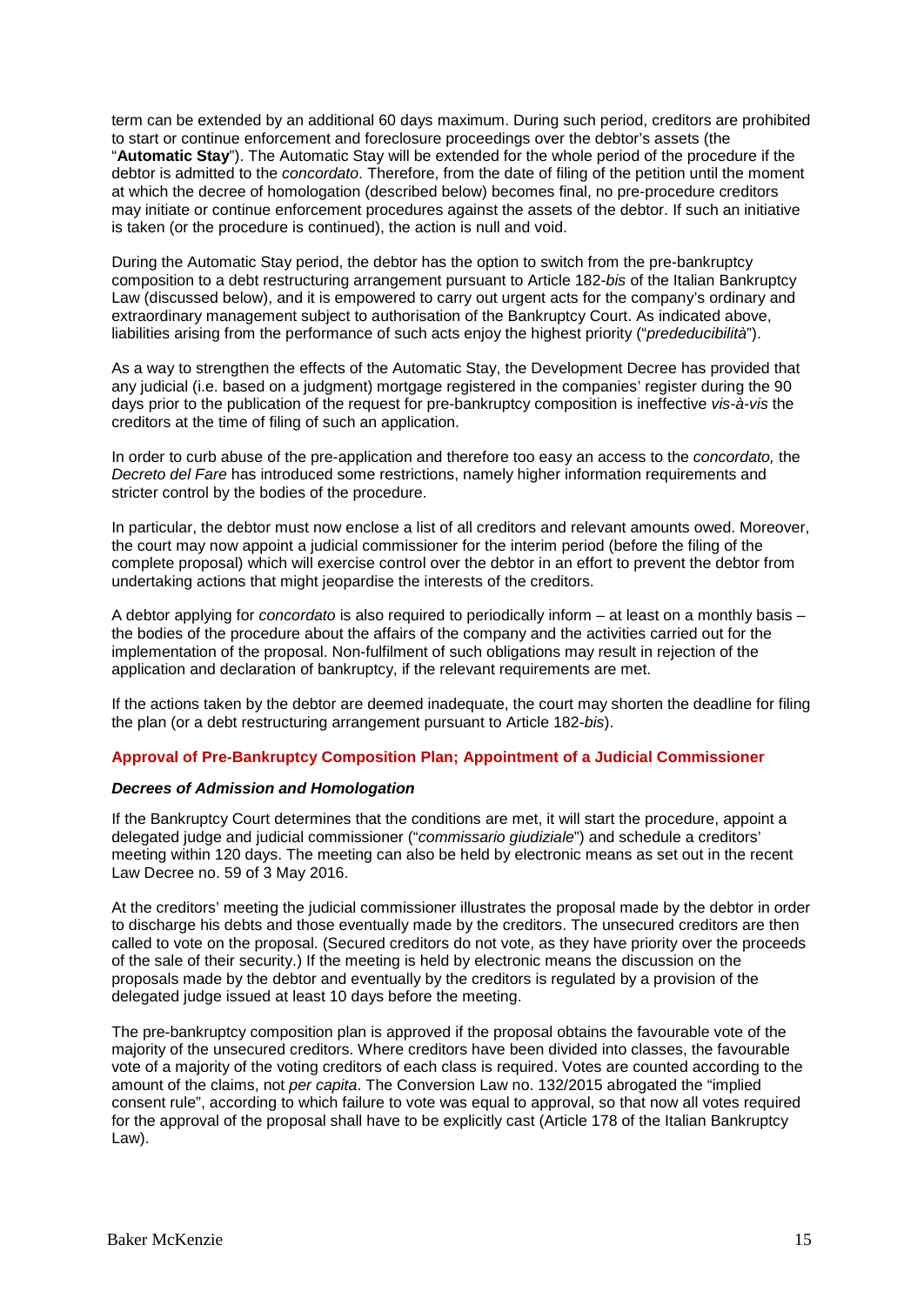After the approval of the proposal, dissenting creditors (or creditors belonging to a dissenting class) representing 20% or more of the liabilities may file an opposition, but the Bankruptcy Court can homologate (confirm) the plan nonetheless, if it is satisfied that dissenting creditors would not receive better treatment under the available alternatives (e.g. straight bankruptcy).

Before Decree no. 83/2015, creditors could only approve or reject the proposal but could not amend it. The aforesaid Decree now provides that creditors representing at least 10% of the claims against the debtor can file an **alternative proposal**, unless the independent expert attests that the debtor proposal grants the payment of at least 40% of unsecured creditors (or 30% in case of a business continuity composition). The creditors' plan must be filed at least 30 days before the date set for the creditors' meeting. This measure has been introduced in order to increase the competitiveness of prebankruptcy proceedings and therefore to maximise recovery for creditors.

Creditors will then vote on all plans and the plan approved with the highest majority shall prevail. In case of an equal number of votes, the debtor's proposal shall prevail; otherwise, should the equal number of votes concern the alternative proposals, the plan which was filed earlier shall prevail.

After the creditors' approval, the Bankruptcy Court homologates the pre-bankruptcy composition plan and appoints one or more liquidators in order to fulfil the approved plan, if it has to be realised by means of a transfer of assets. The decree of homologation must be issued within nine months of filing, subject to a 60-day extension. However, such terms are not mandatory.

In cases of breach of the pre-bankruptcy composition plan or fraud, bankruptcy may follow, at the behest of the Bankruptcy Court.

If the pre-bankruptcy composition plan is implemented, the debts are discharged and the debtor may return to ordinary operations (if the assets of the company are still in his possession).

Claims (including claims for repayment of loans, including up to 80% of the amount of shareholder loans) arising in the course of the implementation of the plan – not just after homologation but also before homologation (conditional upon the Bankruptcy Court confirming such priority in the decree of admission) – are granted highest priority and must be paid in full.

The aforementioned Conversion Law also states that, should the proposal include the sale of the going concern or of one or more assets of the company to an identified third party, the Court shall have to open a competitive auction procedure and boost the search of offerers in order to maximise the value of the concerned assets.

Following the Development Decree, a debtor may also, subject to Bankruptcy Court approval:

- Enter into first priority financing agreements to support the plan, even before having produced all the documentation to be filed together with the request of *concordato* pursuant to Article 161 of the Italian Bankruptcy Law. The Court's authorisation is subject to a certification to be issued by an independent expert attesting that the new financing is instrumental to the satisfaction of the creditors. Such facilities may be secured by pledge, mortgage or by an assignment of receivables by way of security.
- According to Decree no. 83/2015, debtors are also entitled to obtain urgent interim finance which is necessary for their business needs without having to file a certification issued by an independent expert. The relevant claims shall take precedence over the other creditors' claims in case of bankruptcy ("*prededucibili*"). The debtor must specify the purpose of the requested finance and declare that there are no alternative sources to obtain such financing and that failure to receive it will cause imminent and irreparable harm to its business. The Court shall decide on this request no later than 10 days from its filing after having heard the opinion of the judicial commissioner and, if necessary, also of the main creditors.
- Pay pre-existing claims relating to the purchase of goods and services, to the extent that the expert confirms that the purchase is essential for the continuation of the business activity and to ensure the best satisfaction of creditors.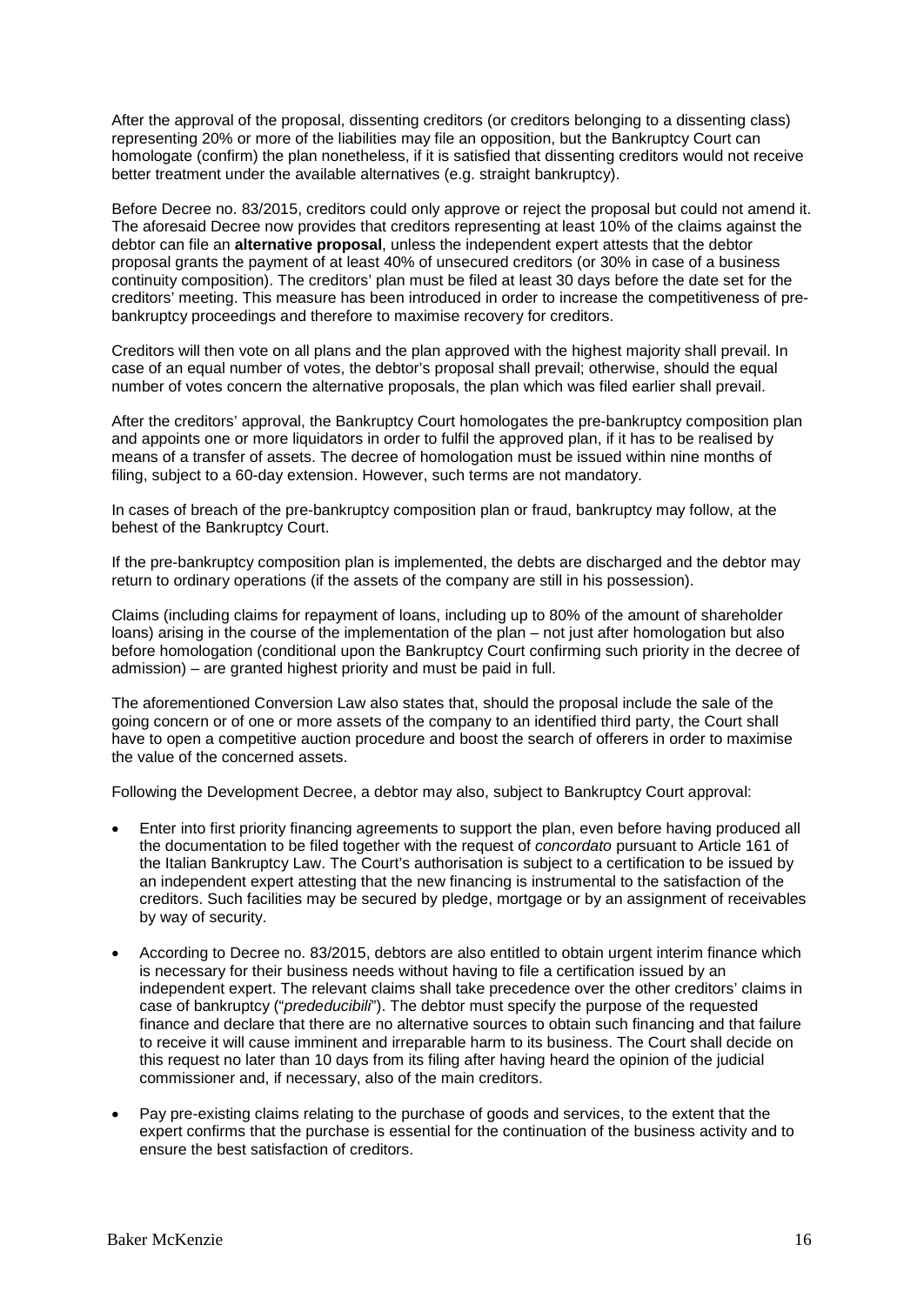#### **Consequences of a Pre-Bankruptcy Composition**

#### *Effect of Commencement*

Throughout the procedure, the debtor remains in possession and retains management powers under the supervision of the judicial commissioner and the delegated judge.

Bankruptcy rules on monetary claims generally apply to the pre-bankruptcy composition plan.

The Development Decree has also clarified that any act, payment or security executed or created after the filing of the application for a pre-bankruptcy composition and in accordance with its rules and procedures is not subject to clawback action.

#### *Effect on Creditors*

The creditors must file a proof of claim with the judicial commissioner. Any disputes regarding these claims will be settled by the Bankruptcy Court.

The creditors' participation in the proceedings is crucial, since they have to vote for or against the debtor's proposal at the creditors' meeting. In principle, only unsecured creditors are allowed to vote.

#### *Effects on Contracts*

According to case law, the provisions of Articles 72−83 of the Italian Bankruptcy Law on pending contracts do not apply. This conclusion has been drawn because these provisions are not quoted in the chapter of the Italian Bankruptcy Law regulating pre-bankruptcy composition plans, and the debtor still continues to run the business, under the supervision of the court and a judicial commissioner. As a consequence, any pending contract is governed by the ordinary rules, i.e. in case of breach by the debtor admitted in the pre-bankruptcy composition plan, the other party is entitled to terminate the contract.

However, the debtor may now seek Bankruptcy Court authorisation to terminate pending contracts which have not yet been performed at all or have been only partially performed; should the Bankruptcy Court grant the request, the debtor will have to pay in full an indemnification to the counterparty. The debtor may also ask the Bankruptcy Court to authorise a suspension of a contract for a term of 60 days that can be extended once by 60 more days.

#### *Business Continuation Composition ("Concordato con Continuità Aziendale")*

The Development Decree has introduced a new definition and regulation for all cases of prebankruptcy composition (most of which pre-existed and were widely used in the past) in which the proposal aims to ensure continuity of the business enterprise, whether by the same debtor or by a third party purchaser: the "business continuation composition" ("**BCC**") ("*concordato con continuità aziendale*"). A *concordato preventivo* is a BCC if the proposal provides for: the continuation of the business by the debtor; the sale of the business as a going concern; or the contribution-in-kind of the business as a going concern to one or more companies (even if newly incorporated).

In these cases, the application must include a certification from an independent expert that the continuation of the business would maximise creditors' satisfaction. Under this special *concordato*, payment to secured creditors can be postponed up to one year after homologation and executory contracts cannot be terminated by the other party by reason of the debtor being under a *concordato* (despite any provisions to the contrary in the relevant contract). Pursuant to the provisions enacted with the Decreto Destinazione Italia, debtors who filed a petition to be admitted to a BCC may participate in public bids provided that the Bankruptcy Court grants its authorisation after having heard the opinion of the judicial commissioner (Article 186-*bis*, fourth paragraph, of the Italian Bankruptcy Law).

#### **In-Bankruptcy Composition**

The in-bankruptcy composition procedure ("*concordato fallimentare*") is aimed at speeding up bankruptcy proceedings. During the course of a bankruptcy, the debtor, any creditor or a third party may propose an in-bankruptcy composition. The procedure is similar to a pre-bankruptcy composition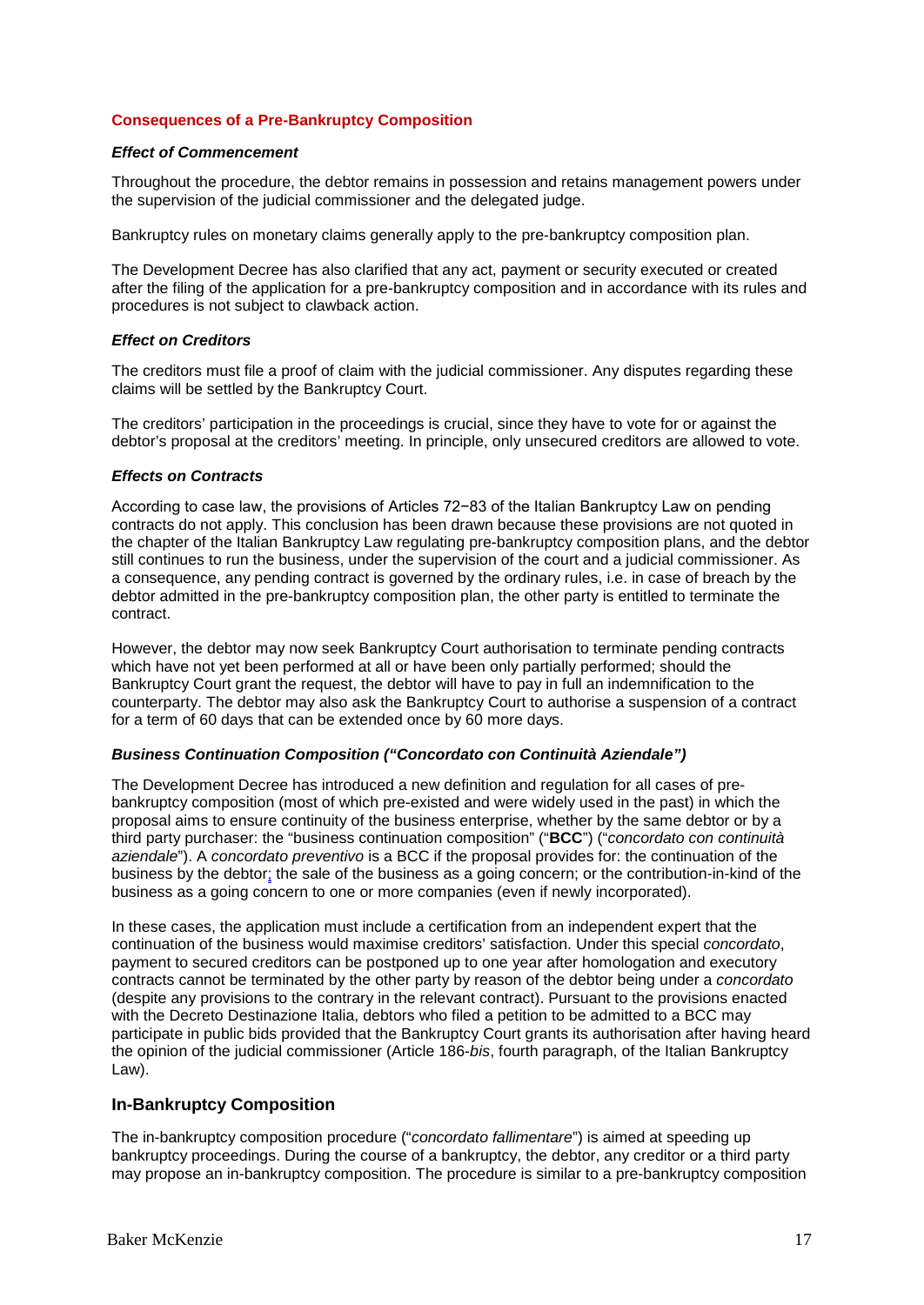plan; however, the debtor is entitled to propose a plan within one year after the adjudication of bankruptcy, provided that less than two years have lapsed from the date of issuance of the decree which approved the final creditors' list ("*stato passive*").

A third party or one or more creditors proposing the in-bankruptcy composition (including an SPV formed for that purpose) acquires all assets included in the bankruptcy estate and assumes the relevant liabilities, thereby taking on the role of *assuntore*; the assumption is limited to the liabilities officially disclosed at the time when the proposal of in-bankruptcy composition is filed with the Bankruptcy Court.

Under Article 124 of the Italian Bankruptcy Law, the proposal for in-bankruptcy composition with creditors can include:

- The division of creditors into different classes and different treatments of different classes of creditors; and
- The restructuring of debts and the satisfaction of claims in any way, including by the sale of assets, assumption of debts or other extraordinary transactions.

The proposal may provide that the secured and preferred creditors will not be satisfied in full, on the condition that satisfaction is fixed at an amount not lower than the best possible price which may be obtained for the security on the market. The treatment provided for each class of creditors may not change the ranking of the preferred claims, as laid down by the law. No bonds or guarantees are required to back the commitments in the proposal; however, it is common practice to offer a bank guarantee to ensure that the contemplated payments are made.

As soon as the proposal for in-bankruptcy composition is filed with the Bankruptcy Court, the delegated judge seeks the bankruptcy receiver's opinion (which is, however, not binding) and the approval of the creditors' committee (which is for the homologation of the in-bankruptcy composition proposal). Secured creditors (unless they waive their priority) and creditors having a conflict of interest cannot vote. For example the proponent who is also a member of the creditors' committee is not allowed to vote on his proposal. Failure to vote equals approval.

For the proposal to be approved, it must obtain the favourable vote (counted according to the amount of the claims, not *per capita*) of a majority of the creditors admitted to the vote (i.e. all unsecured creditors and secured creditors who waived their security interest or lien). In that respect, secured and preferred creditors who cast their votes are deemed to have waived their security interest or lien.

After the vote, the bankruptcy receiver presents a report to the delegated judge informing him of the outcome of the vote.

If the proposal is approved, the delegated judge orders the bankruptcy receiver to immediately notify the proponent of the approval in order to allow him to seek homologation of the plan and furthermore to notify the debtor and any dissenting creditors, and sets a term of between 15 and 30 days for the filing of possible oppositions (which can be filed by any interested party). Within the same term, the bankruptcy receiver must file a report detailing its final opinion on the proposal.

In case no opposition is filed within the terms fixed by the delegated judge, the Bankruptcy Court, after having verified the regularity of the procedure and the outcome of the vote, homologates the inbankruptcy composition proposal by means of a decree which is final and not subject to appeal.

If oppositions are filed, the Bankruptcy Court sets a hearing in order to examine evidence requested by the parties (or *ex officio*). The decision is taken by the Bankruptcy Court by means of a motivated decree. The Bankruptcy Court's decision on the opposition may be appealed before the Court of Appeal within 30 days of the date of service of the motivated decree on the relevant parties. However, the original decree is immediately enforceable even if subsequently appealed.

The in-bankruptcy composition can be terminated if the proponent does not post the (first demand bank) guarantee (customarily) contemplated in the proposal or breaches other obligations. The inbankruptcy composition may also be declared void if liabilities have been wilfully inflated or a part of the assets has been diverted or hidden.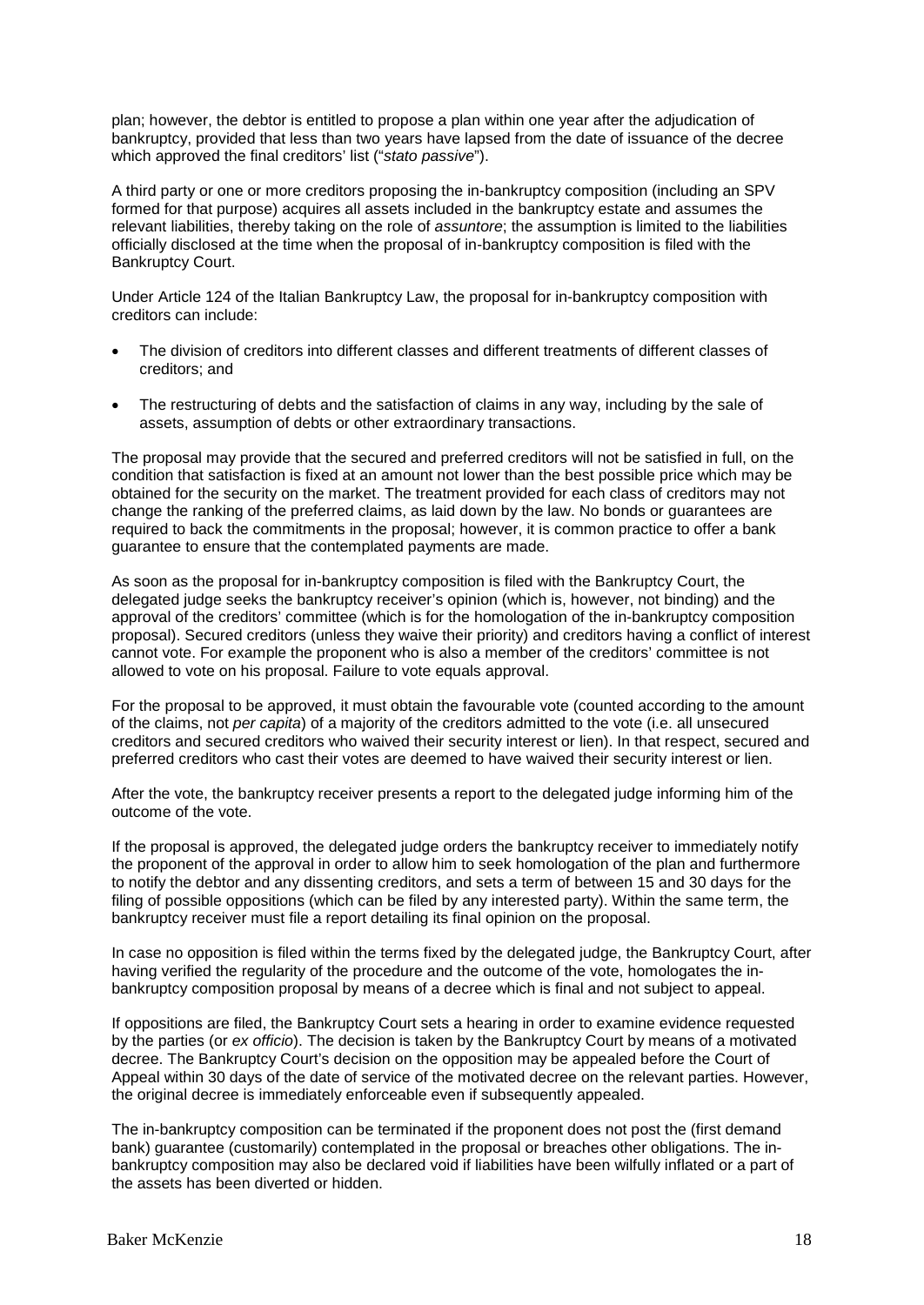#### **Debt Restructuring Arrangements pursuant to Article 182-bis**

The Italian Bankruptcy Law allows for debt restructuring arrangements ("*accordi per la ristrutturazione di debiti*"), whereby a debtor "*in a state of crisis*" enters into a composition with creditors which is binding on all the debtor's creditors, provided that:

- The debt restructuring arrangement is agreed by creditors representing at least 60% of the value of the debts; and
- The reasonableness and feasibility of the debt restructuring arrangements, the truthfulness of the company's accounting data and the suitability of such arrangements to ensure repayment of those creditors which did not agree with such arrangements are certified by an independent expert, who fulfils the requirements established in Article 67 of the Italian Bankruptcy Law.

In any case, the debtor must guarantee the full satisfaction of creditors who have not approved the arrangements.

The Italian Bankruptcy Law does not mandate a specific format for the debt restructuring arrangement. The parties can freely determine the specific obligations and how these are to be performed. For example, they may include the waiver of interest, guarantees, total or partial transfer of assets, different treatments between different classes of creditors or simple rescheduling.

The debt restructuring arrangement is subject to homologation (confirmation). To that end, it is recorded in the companies' register; within 30 days of registration, creditors and any interested party may file an opposition. If the Bankruptcy Court considers that the aforementioned conditions are met and that oppositions, if any, are ill-founded, it issues a decree of homologation. If the Bankruptcy Court does not homologate the debt restructuring arrangement, it does not automatically declare the bankruptcy of the debtor ("*state of crisis*" does not necessarily coincide with insolvency).

According to the provisions introduced by the Development Decree, the payment of claims of creditors not adhering to the debt restructuring arrangement must occur: within 120 days of homologation if such claims are overdue; or within 120 days of their respective maturities if they are not yet due upon homologation.

The arrangement has to be published in the companies' register and becomes legally binding on the day of publication.

During the phase of the filing with the court of the request for the formal confirmation of the debt restructuring arrangement, the company may request court permission to obtain new credit, which would be granted first priority and which may also be secured through pledge, mortgage or by an assignment of receivables by way of security. An opinion of an expert, certifying that the credit is "*functional to the best satisfaction of creditors*", is required.

According to Decree no. 83/2015 the debtor is also entitled to obtain urgent interim finance which is necessary for its business needs without having to file a certification issued by an independent expert. The relevant claims shall take precedence over the other creditors' claims in case of bankruptcy ("*prededucibili*"). The debtor must specify the purpose of the requested finance and declare that there are no alternative sources to obtain such financing and that failure to receive it will cause imminent and irreparable harm to its business. The court shall decide on this request no later than 10 days from its filing after having heard the opinion of the judicial commissioner and, if necessary, also of the main creditors.

A debtor that has made a preliminary filing for pre-bankruptcy composition and obtained the automatic stay (discussed above) may continue to benefit from the stay even if, instead of filing a formal proposal for *concordato*, it decides to propose a debt restructuring arrangement.

The Development Decree has also exempted debtors filing for homologation of a debt restructuring arrangement, from the minimum equity requirements under the Civil Code. Consequently, during the proceeding (after filing), directors are no longer under a duty to call a shareholder's meeting in order for it to resolve upon such recapitalisation. (The same provisions apply to the pre-bankruptcy composition procedure).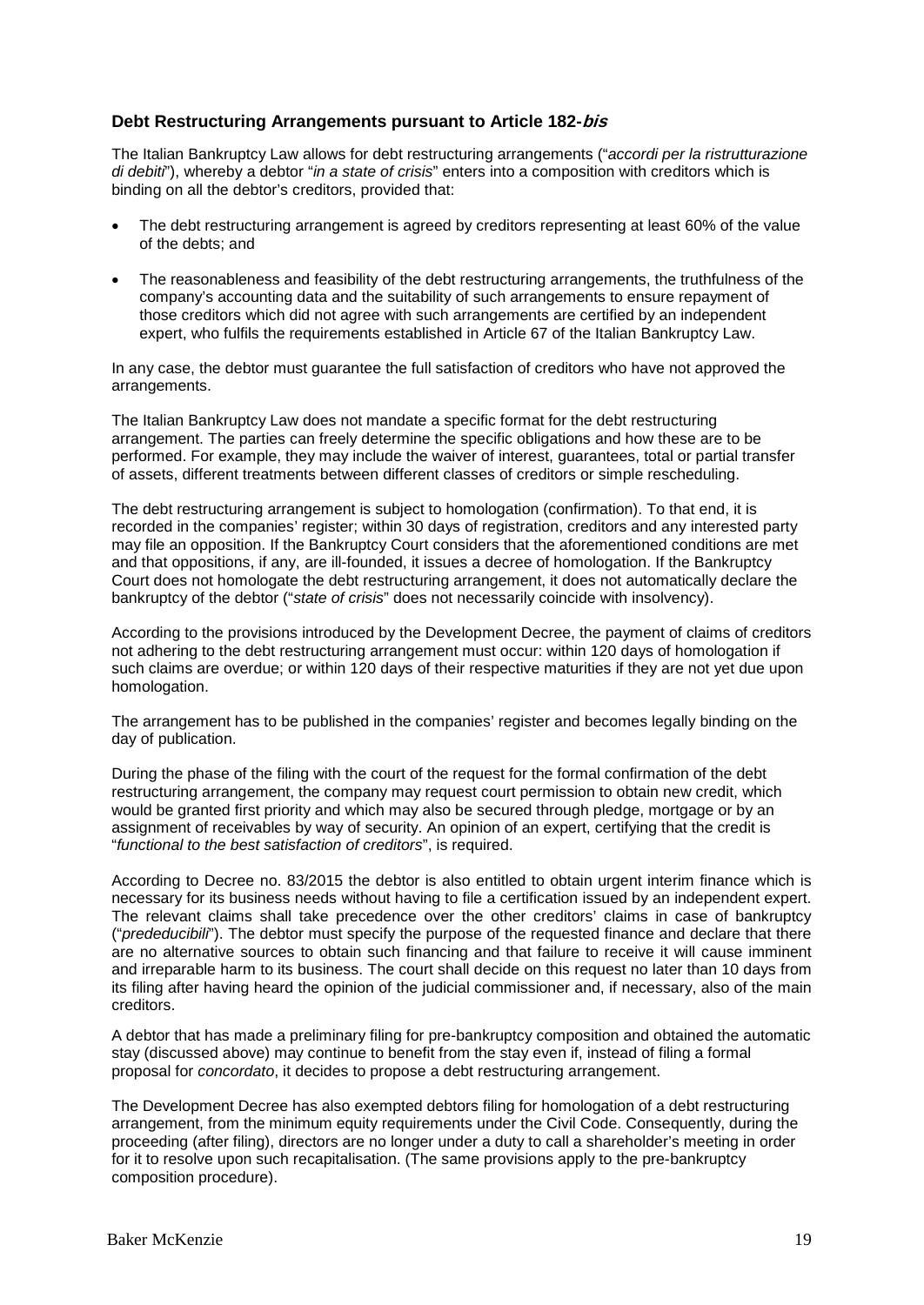Courts have interpreted in different ways the type of review that the Bankruptcy Court has to perform in order to homologate the debt restructuring arrangement. It is generally held that the Bankruptcy Court must primarily assess the reliability, logic and consistency of the expert's report; given that most often the report will in turn rely on the likelihood of the occurrence of certain circumstances (e.g. new credit being granted). However, some Bankruptcy Courts have extended their scrutiny to such circumstances on which the report is based. The Bankruptcy Court of Milan in a case of 10 November 2009, while approving a plan despite the report being based on long-term conditions the reasonableness of which was impossible to assess, without any statutory basis gave the public prosecutor the task of monitoring the implementation of the plan.

Article 48 of Law Decree no. 78 of 31 May 2010, as converted by Law no. 122 of 30 July 2010, has strengthened the protection of the debt restructuring arrangement by allowing a debtor to seek a court-ordered moratorium during the course of the negotiations with creditors and before the approval of the arrangement itself. As mentioned above, during the moratorium no creditor is entitled to start or continue enforcement procedures or procedures aimed at obtaining precautionary measures or priority rights. In addition, the debtor must file with the competent Court: (i) a proposal of debt restructuring arrangement, accompanied by a self-certified declaration confirming that, between it and creditors representing at least 60% of its debt, negotiations on the proposal are pending; (ii) the documents requested for the pre-bankruptcy composition plan (see "Formalities of Filing for Pre-Bankruptcy Composition" above); and (iii) the declaration of an independent expert confirming the existence of the conditions to ensure the regular payment of creditors not included in the debt restructuring arrangement.

As soon as the above-mentioned documentation is filed and the request for moratorium is published in the companies' register, the Bankruptcy Court verifies that the documentation is complete and schedules a hearing for discussion within 30 days from the filing of the request, ordering the transmission of the documentation to the creditors. During the hearing, the Bankruptcy Court verifies the existence of the conditions to approve the debt restructuring arrangement and decides by motivated decree. If the request is granted, the Bankruptcy Court issues the prohibition against starting or continuing enforcement procedures and procedures aimed at obtaining precautionary measures against the debtor, fixing a term not longer than 60 days for the filing of the debt restructuring arrangement.

Finally priority is granted to claims arising out of the implementation of the plan not only after homologation (this extends to shareholder loans, up to 80% of their value, as a departure from the general principle of subordination), but also prior thereto, during and prior to the filing phase, conditional upon such claims (e.g. new credit) being contemplated in the petition and the priority being confirmed by the court upon homologation.

It is worth pointing out that Decree no. 83/2015 has introduced Article 182-*septies* thus creating a special procedure as regards debt restructuring agreements involving mainly financial intermediaries. In particular, the restructuring agreement pursuant to Article 182-*bis* may indicate one or more categories of such banks/financial intermediaries having the same economic interests and legal position. In this case, the debtor can request to extend the effects of the executed restructuring agreement also to the minority of non-adhering financial creditors belonging to the same category, if: (i) at least 50% of the overall claims towards the company are *vis-à-vis* banks or financial intermediaries; (ii) the financial creditors who have executed the restructuring agreement represent at least 75% of the claims of the relevant category; (iii) the non-adhering creditors of the category have been informed of the negotiations and have been given the chance to participate. The Bankruptcy Court homologates the agreement after having ascertained the following:

- That negotiations have been carried on in bona fide; and
- That non-adhering banks and financial intermediaries:
	- o have legal positions and economic interests similar to those of the adhering financial creditors;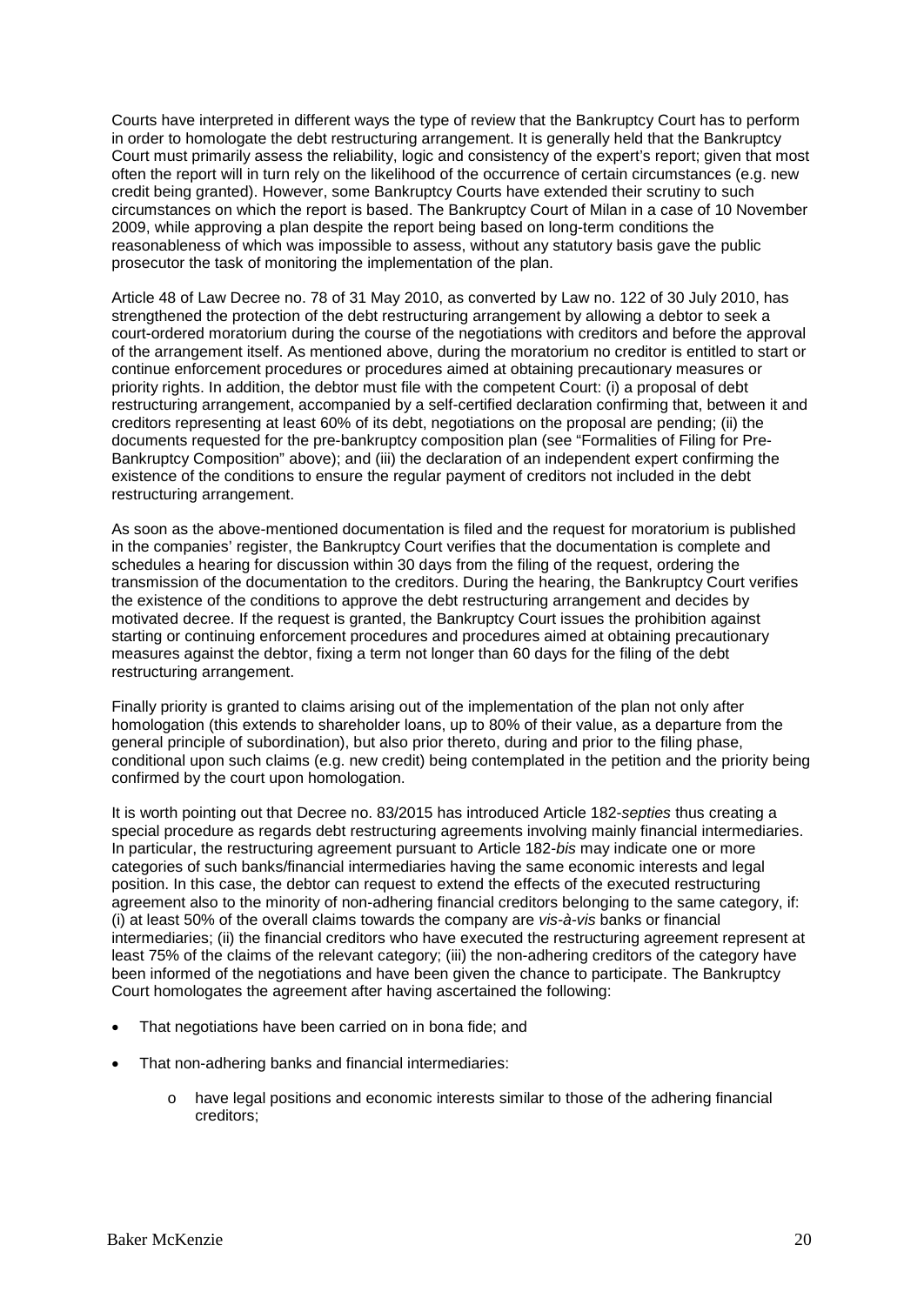- o have been provided with complete and updated information about the economic situation and financial position of the debtor, as well as about the contents and effects of the restructuring agreement; and
- $\circ$  can be satisfied according to the agreement in a way which is not worse than the one which is likely to occur in case of any other concretely feasible scenarios.

The non-adhering creditors can challenge this extension if the aforesaid conditions are not met by filing a formal objection before the Bankruptcy Court within 30 days from the service upon them of the restructuring agreement.

A similar procedure is provided for by Decree no. 83/2015 in order to extend to non-adhering financial creditors also the effects of a standstill agreement executed prior to the restructuring agreement by the debtor and banks/financial intermediaries representing the aforesaid 75% majority. More specifically, this agreement shall also apply to creditors which did not take part in it provided that: (i) they have been informed of the negotiations and have been given the chance to participate; and (ii) an expert appointed pursuant to Article 67, third paragraph, letter d) has attested that all the creditors subject to the standstill have the same legal position and economic interests. The non-adhering creditors can challenge this extension by filing a formal objection within 30 days from the service upon them of the executed standstill agreement.

#### **Tax Legislation**

In the case of a debt restructuring agreement that has been formally validated by the Bankruptcy Court, any agreed reduction of the company's liability shall not constitute a taxable gain.

#### **Turnaround Plans pursuant to Article 67(3)(d)**

As discussed above, the law governing turnaround plans ("*piani attestati di risanamento*") provides an exemption from clawback for contracts, payments and security on the debtor's assets where these have been put in place in furtherance of a plan to bring the debts and the financial situation back under control and an expert has certified the "*reasonableness*" of the transaction. In particular, as provided by the recent Development Decree, the expert must certify the trustworthiness of the company's financial data and the feasibility of the plan. An expert who provides false information or omits to communicate relevant information may be criminally liable.

Because these arrangements are not formally approved by the Bankruptcy Court, the debtor does not run the risk of informing the court of its possible insolvency, which, in the case of debt restructuring arrangements, could ultimately lead to a declaration of bankruptcy. For this reason, and because the debt restructuring arrangement did not add much protection or advantage, these agreements under Article 67 have so far had much more success than debt restructuring arrangements.

#### **Tax Legislation**

As long as a turnaround plan has been published in the companies' register, any agreed reduction of the company's liabilities shall not constitute a taxable gain.

#### **Extraordinary Administration**

#### **Requisites for the Admission**

Extraordinary Administration ("*amministrazione straordinaria delle grandi imprese in stato di crisi*"), which is regulated by Law no. 270 of 8 July 1999 ("**Prodi-bis Law**"), replaces the previous special administration for large companies in state of crisis ("*amministrazione straordinaria delle grandi Imprese in crisi*"), introduced by Law no. 95 of 3 April 1979 ("**Prodi Law**"). The benefits of the Extraordinary Administration are available only to companies (and their affiliates): that had at least 200 employees in the previous year; and with total liabilities of at least two-thirds of either its total assets or its turnover in the previous financial year.

The procedure is divided into two phases: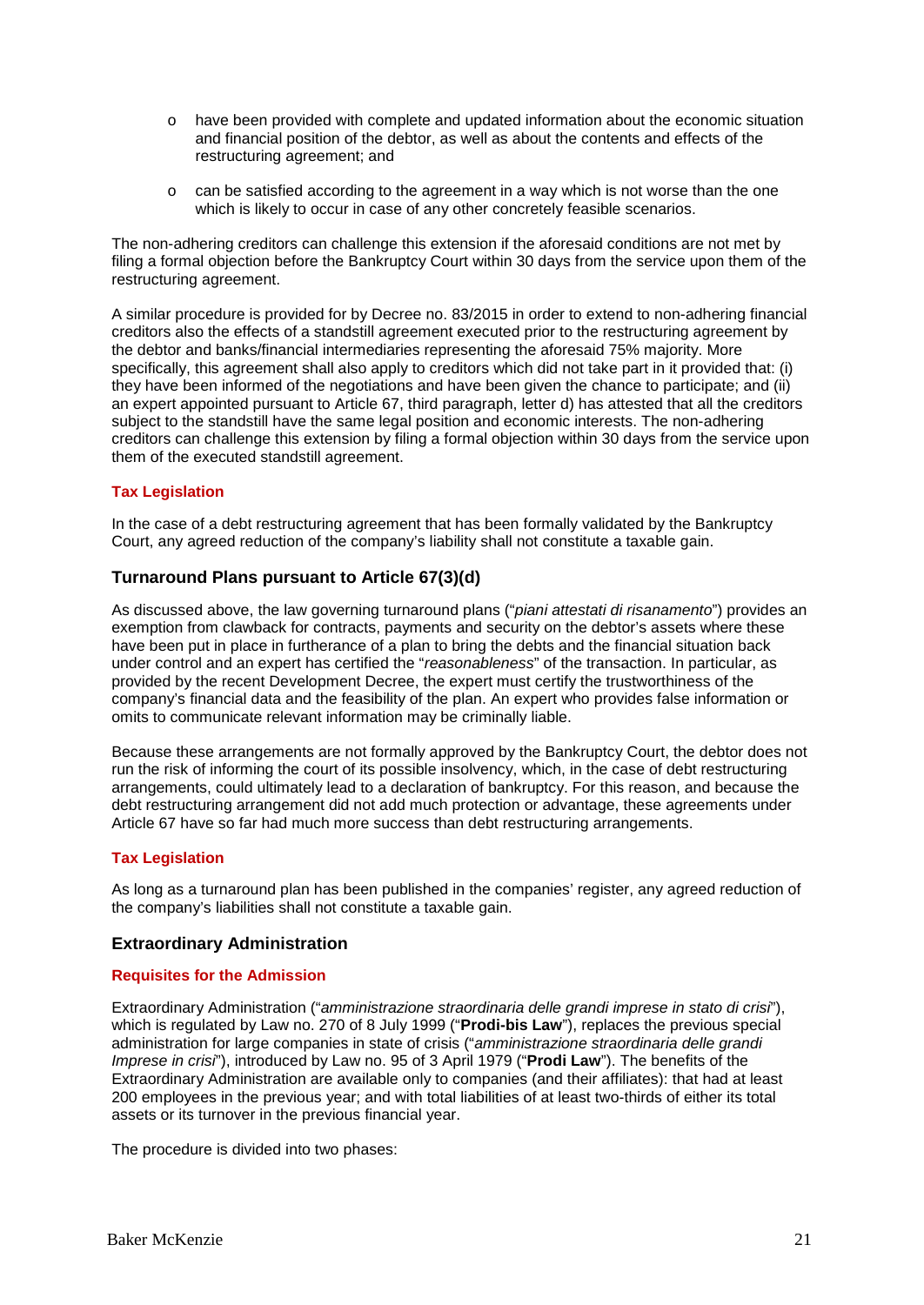- The first phase leads to the declaration of the state of insolvency (to be verified on the same basis as bankruptcy); and
- The second phase, resulting in the admission of the insolvent company to the extraordinary administration procedure or, alternatively, to adjudication in bankruptcy.

#### **Commencement of Extraordinary Administration**

#### *The First Phase – Declaration of the State of Insolvency*

The first phase is mainly focused on the ascertainment of the requisites for the admission of the debtor to Extraordinary Administration and is aimed at the declaration of the state of insolvency.

The procedure for the declaration of the state of insolvency is commenced by a petition filed by: the debtor; any of the debtor's creditors; the public prosecutor; or the Bankruptcy Court itself (*ex officio*).

If the request is filed by the debtor, in its petition to the court it must illustrate the reasons for the insolvency and supply all relevant information regarding the existence of the aforementioned requirements.

The following documents, *inter alia*, must be attached to the application: the debtor's accounting records; the balance sheet for the previous two years; an up-to-date financial statement; a list of all the debtor's creditors; and a list of creditors having rights over moveable assets in the debtor's possession.

Should the requisites for the admission to Extraordinary Administration be satisfied, the Bankruptcy Court where the debtor has its main place of business declares the state of insolvency. In its judgment, the Bankruptcy Court: appoints the delegated judge who will supervise the procedure and one or three judicial commissioners; sets the deadline for the creditors to present their proofs of claim and the date of the hearing at which such claims will be examined by the delegated judge; and decides whether the management of the insolvent company should remain with the debtor or pass to one or three judicial commissioners (a panel of judicial commissioners is appointed in cases of exceptional relevance and complexity of the procedure). Such a decision is discretionary and involves a case-by-case determination whether is appropriate for the debtor's management to remain in possession, based on a judgment of what they would do if they remain in possession, on the basis of their track record and all foreseeable circumstances. In principle, based on some relevant precedents, the management of the enterprise is generally passed to the judicial commissioner. The judicial commissioner acts as a public officer. If three judicial commissioners are appointed, they make decisions by majority and one of them is named legal representative of the insolvent company. The Bankruptcy Court can dismiss the petition if the statutory conditions are not met. In such cases, the Bankruptcy Court declares the debtor bankrupt.

#### *The Second Phase – Opening of the Procedure*

Following the declaration of insolvency, the large company is eligible to be admitted to the benefits of Extraordinary Administration.

Pursuant to Article 27 of Law no. 270, this procedure is open solely to companies which demonstrate "*concrete possibilities of recovery of economical balance of their activities*". Pursuant to the second paragraph of Article 27, the debtor submits a recovery plan. The recovery contemplated may be achieved through the transfer of the debtor's business, after a year of continued operation, or an economic and financial restructuring of the debts.

The evaluation of whether these prerequisites have been met is made by the Bankruptcy Court that declared the state of insolvency on the basis of: a report made by the judicial commissioner(s) and filed with the Bankruptcy Court within 30 days of the declaration of the state of insolvency; and the opinion of the Ministry of Economic Development, to be filed within 10 days after receipt of the extraordinary commissioner's report.

Within 30 days of the filing of the judicial commissioner's report, and taking into account the opinion of the Ministry of Economic Development, the Bankruptcy Court, should the conditions provided by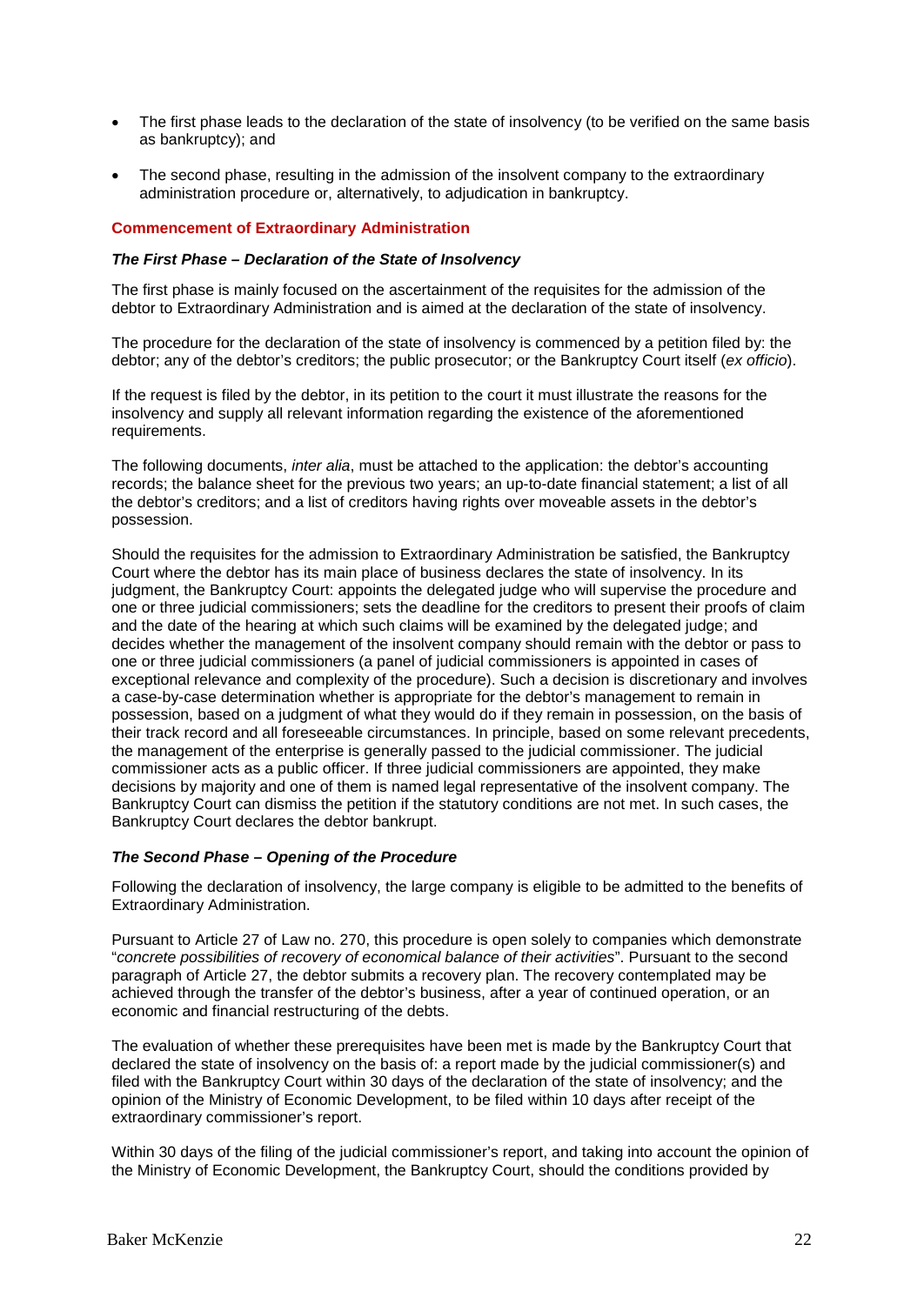Article 27 of Law no. 270 be met, declares the opening of the procedure. Otherwise, it declares the debtor company bankrupt.

The procedure is conducted by one or three extraordinary commissioners under the supervision of the Ministry, except for some specific decisions which are expressly reserved to the delegated judge and the Bankruptcy Court.

The extraordinary commissioners are appointed by the Ministry within five days of the decree opening the procedure. The extraordinary commissioners have the power to manage the company and its assets under the supervision of the Ministry. They act on the basis of a recovery plan prepared by them and authorised by the Ministry after consultation with a surveillance committee ("*comitato di sorveglianza*") composed of members chosen from among the unsecured creditors and persons with specific expertise in the field of activities of the debtor. The surveillance committee gives its opinion on the most important actions to be taken by the extraordinary commissioners and whenever else the Ministry deems it appropriate.

At any time during the procedure, if any statutory conditions are not fulfilled the extraordinary administration can be converted into bankruptcy.

#### **Effect of Commencement of the Extraordinary Administration**

The declaration of the state of insolvency produces certain immediate effects, such as the automatic stay of all legal actions by creditors against the debtor's assets and the freezing of the accrual of interest.

The procedure also affects pending contracts. Article 50 of the Law no. 270 provides that the extraordinary commissioner has the discretion to continue or terminate any contract which has not been performed in whole or in part by either party, at any time during the procedure. Until the judicial commissioner takes such action, the contract remains in full force and effect. After approval of the recovery programme, the other party to the contract can request that the extraordinary commissioner notify him within 30 days of his decision whether to continue or terminate the agreement. In the absence of a response from the extraordinary commissioner, the contract is deemed to be terminated. This termination does not occur with respect to employment agreements and lease agreements regarding real estate property where the debtor is the lessor. As regards the rights of the other party, the rules of the Italian Bankruptcy Law regarding the status of contracts in the event of bankruptcy are applicable.

The effects of the admission to the extraordinary administration (second phase) are that the stay of actions continues and clawback actions become possible. $^3$  $^3$  Debts incurred in the continuation of the business generally will have priority over any other secured and unsecured claim ("*in prededuzione*") pursuant to Article 111 of the Italian Bankruptcy Law.

In an effort to better coordinate procedures and avoid fraudulent transfers, Article 8.3(c) of Law-Decree no. 70 of 13 May 2011, as converted by Law no. 106 of 12 July 2011, has introduced a new Article 50-*bis*, which addresses the situation where: an enterprise or portion thereof has been transferred prior to insolvency; the property transferred constitutes the major part of the assets of the transferee; and the transferor and the transferee both become insolvent within a year from the transfer and are both subject to extraordinary administration procedures. In such a case, the transferor is jointly liable with the transferee for all debts and liabilities incurred after the transfer. Also, in such case the Ministry of Economic Development may appoint the same commissioners for the two procedures. The new law also empowers the Ministry to issue guidelines to ensure that the programmes for the two procedures are coordinated.

<span id="page-22-0"></span>Such clawback actions are only possible if the recovery program envisages the transfer of the debtor's business. 3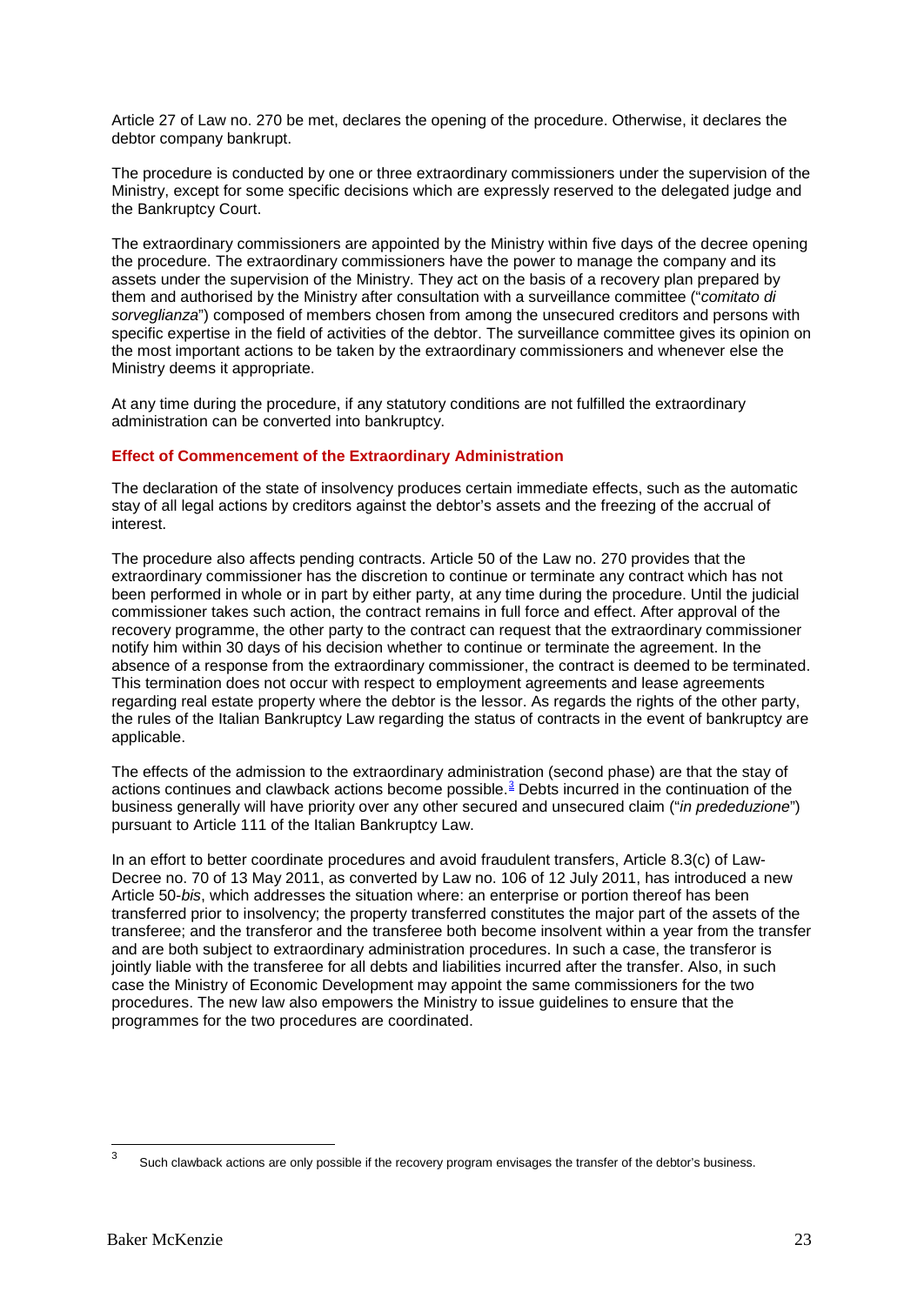#### **Administration of the Procedure**

#### *The Court*

The Bankruptcy Court of the debtor's main place of business is competent for the declaration of the state of insolvency as well as for the initiation of the extraordinary administration procedure. All legal actions arising out of the declaration of the state of insolvency must be submitted to this court.

During the first phase, a delegated judge appointed in the judgment declaring the state of insolvency has certain authority, the extent of which depends on whether the debtor remains in possession. During the second phase, the delegated judge has more limited powers, in that he is only responsible for the admission of the creditors' claims and the distribution of any liquidation proceeds.

#### *Appointment of Commissioners*

As illustrated above, one or three judicial commissioners are appointed during the first phase. Like the delegated judge, the judicial commissioners' duties depend on whether the debtor remains in possession.

If the debtor is admitted to the second phase, extraordinary commissioners are appointed by the Minister of Economic Development to manage the debtor's operations under the Minister's supervision on the basis of the recovery program previously prepared by him.

According to Article 8.3 of Law-Decree no. 70 of 13 May 2011, the Ministry for the Economic Development, in conjunction with the Ministry for Economy and Finance, lays down the rules for the remuneration of commissioners and members of the surveillance committee, which must be based on results obtained, achievement of the objectives set in the programme and creditors' satisfaction.

#### *Government Agencies*

The Ministry of Economic Development plays an important role both in relation to the admission of the debtor to the second phase, in that it is called to express its opinion as to the existence of the conditions for the recovery, and during the entire second phase, since it appoints, and supervises the activities of, the extraordinary commissioners. Certain transactions, such as transfers of business undertakings or of real estate, require the approval of the Ministry. The Ministry can appoint experts and can deploy tax police ("*guardia di finanza*") for the necessary controls and investigations and adoption of the necessary actions.

#### *Creditors*

The unsecured creditors are exclusively represented by one or two members of the surveillance committee, which has consulting duties.

Creditors can file their proofs of claim and have right to distribution of proceeds.

Creditors can also oppose the declaration of the state of insolvency as well as the admission to the second phase.

Under Article 53 of Law no. 270, the rules established by the Italian Bankruptcy Law regarding the creditors' proofs of claim also apply to the extraordinary administration.

#### *Recovery Program*

The work-out is based on a recovery programme ("*programma di ristrutturazione*"), which, as already illustrated, is prepared by the extraordinary commissioner(s) within 60 days of the decree opening the procedure. The programme can be based on either the transfer of the debtor's business, after one year of continuation of the operations, or on an economic and financial restructuring of the large debtor on the basis of a restructuring plan not exceeding two years. This programme must be approved by the Ministry of Economic Development and implemented by the extraordinary commissioners by carrying out all planned restructuring activities. The programme can also be amended or replaced in the course of the procedure with the approval of the Ministry.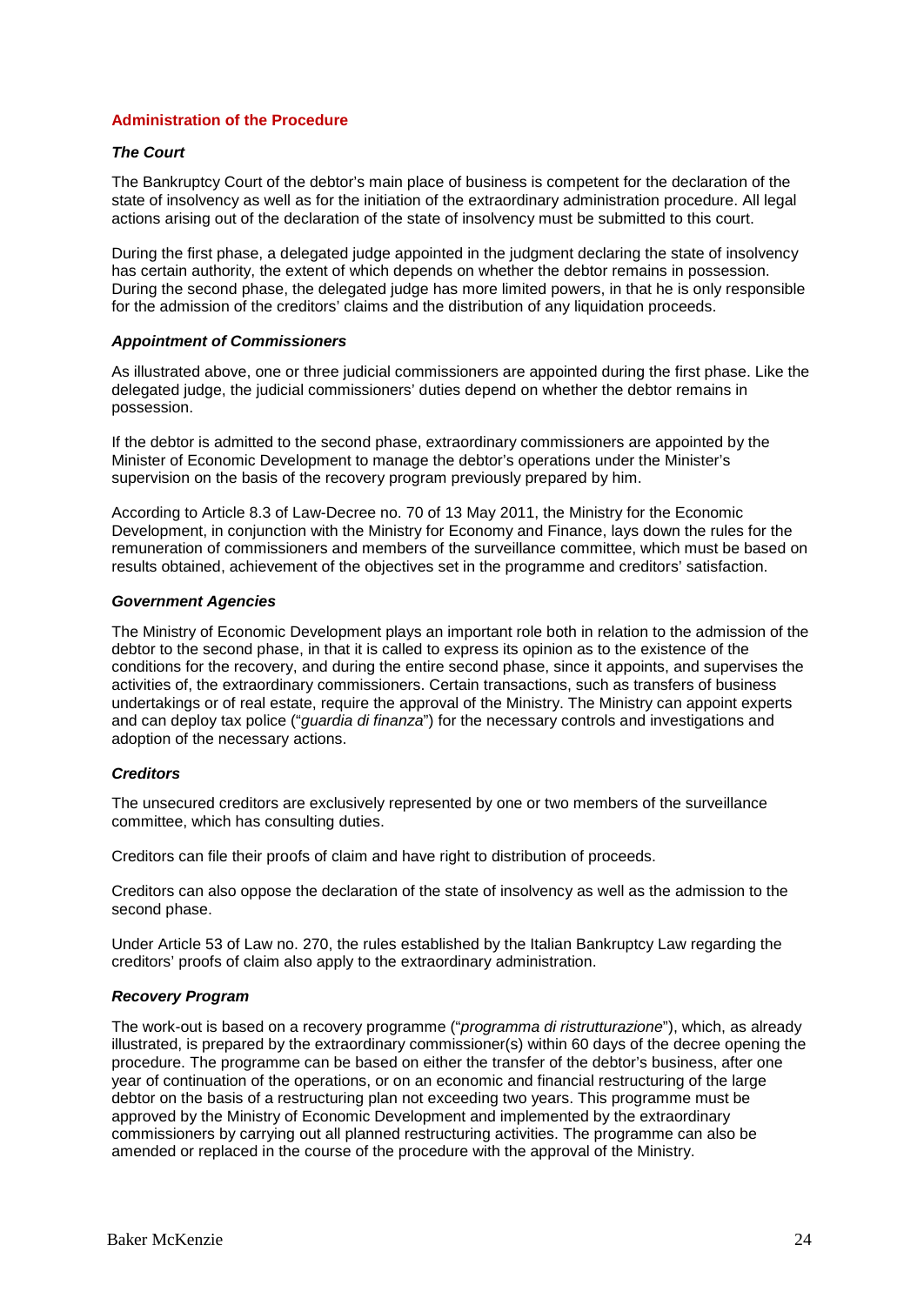More specifically, the recovery programme must contain: (i) an indication of the core business on which the company's recovery should concentrate; (ii) a plan for liquidating the assets that are not strategic for the business; (iii) an indication of the financial resources required to support the implementation of the procedure; and (iv) the economic and financial expectations and goals of the continuation of the business.

#### *Failure*

The Extraordinary Administration can at any time be converted into bankruptcy upon request by the extraordinary commissioner, or even *ex officio*, if the procedure cannot be positively continued. At the end of the procedure, upon request of the extraordinary commissioner or even *ex officio*, the Bankruptcy Court will declare the conversion of the procedure into bankruptcy when either the sale of the assets has been not performed within the term stipulated in the programme, or the business has not recovered its ability to regularly perform its obligations.

#### *Completion and Termination*

Should the recovery programme underpinning the transfer of the business be completed within the term set, the Bankruptcy Court, upon request of the extraordinary commissioners or *ex officio*, declares the closing down of the business. The decree is communicated to the Ministry of Economic Development and to the companies' register by the clerk office.

The procedure can also end if: no creditors have presented claims; the entrepreneur has recovered his capacity to regularly satisfy his liabilities; the debtor has applied for in-bankruptcy composition and the application has been finally approved; all claims have been satisfied in full; or the proceeds from the assets' liquidation have been entirely distributed.

#### **The Marzano Decree**

In the wake of the Parmalat case, the Marzano Decree introduced a faster procedure aimed at saving and turning around large insolvent companies in order to preserve their technical, commercial, productive and employment value. This procedure restructures the company's debts and sells those assets that are not strategic or do not form part of the company's core business.

The extraordinary administration procedure under the Marzano Decree introduced the following innovations:

- The debtor must apply to the Minister of Economic Development for immediate admission to the procedure, while at the same time filing a petition with the Bankruptcy Court in order to confirm its insolvency status. It is the Minister, rather than the Bankruptcy Court, that has chief responsibility for supervising the procedure; the Bankruptcy Court is requested only to confirm the company's insolvency status and verify the lawfulness of the proceeding with respect to the verification of claims;
- If the debtor is admitted to the procedure, other insolvent companies in the same corporate group may also participate, even if they do not satisfy the relevant requirements;
- The procedure is focused on restructuring rather than on the liquidation of the debtor's assets. It is based on the implementation of a two-year recovery plan subject to the Minister's approval. The restructuring plan may be converted into a sale plan – and/or into a bankruptcy procedure – if the Minister does not authorise the implementation of the restructuring plan;
- The recovery plan can provide for the satisfaction of creditors' claims through a composition, which must specify any conditions of its implementation and describe any offered guarantees. The composition can consist of:
	- the restructuring of debts and satisfaction of creditors' claims through any technical or legal means, including the assumption of debts, mergers and other corporate transactions; in particular, the composition can allow for the allocation to creditors (or classes of creditors) of stock, quotas or bonds, including convertible bonds, or other financial instruments;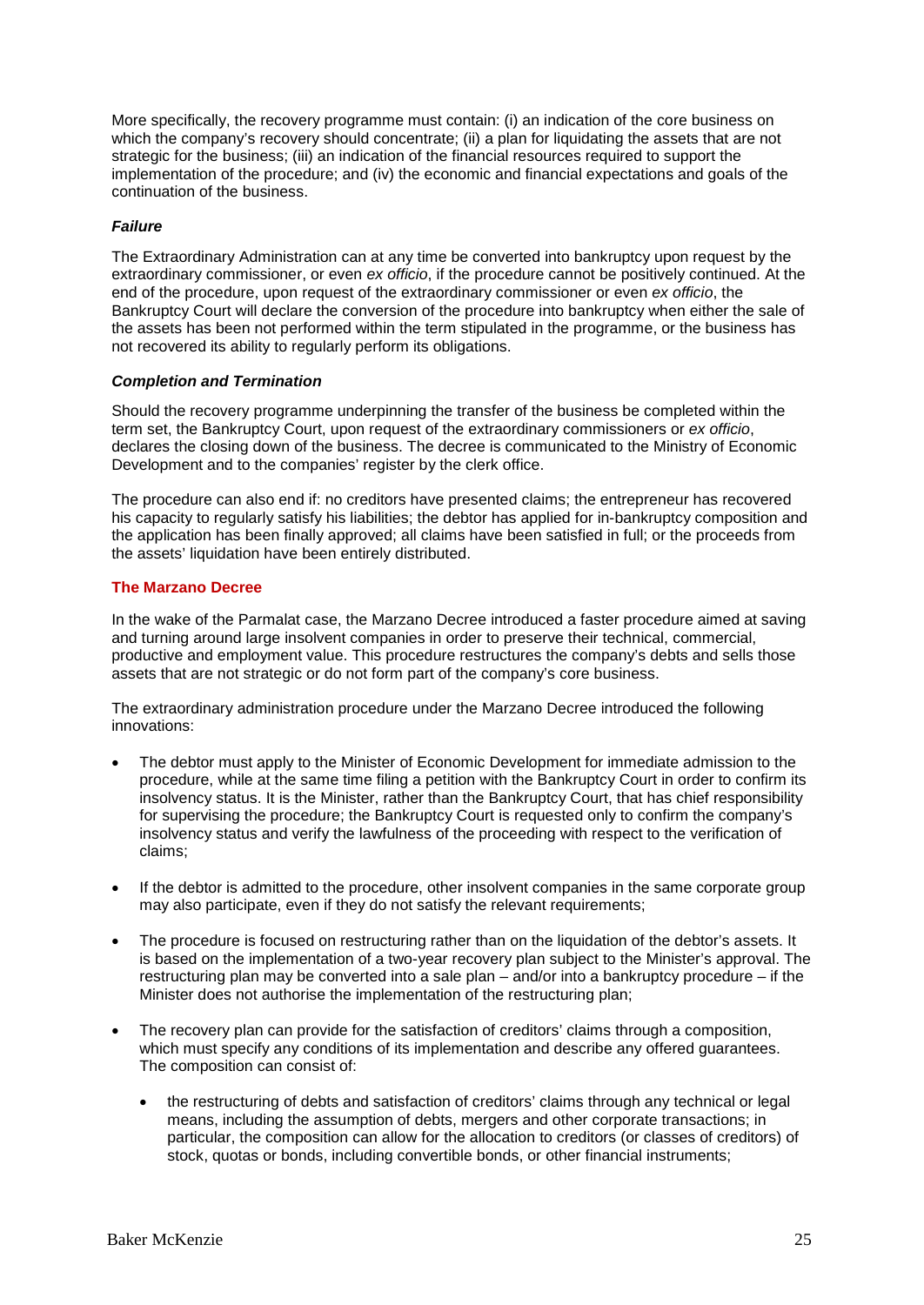- the transfer of the assets of all companies involved in the proposed composition to a third party;
- the division of creditors into classes, according to their legal position and uniform economic interests and the different treatment of creditors belonging to different classes;
- the transfer of clawback actions to a third party;
- The extraordinary commissioner may bring clawback actions for the benefit of creditors during the implementation of a recovery plan. In contrast, in cases of extraordinary administration, as regulated by Law no. 270, clawback actions are possible only where a sale plan is established.

#### **Forced Administrative Liquidation**

Forced Administrative Liquidation is a special bankruptcy procedure provided by the Italian Bankruptcy Law (Articles 194−213 and numerous special laws) for some types of enterprises – in particular, it applies to insurance companies, credit institutions,[4](#page-25-0) cooperative companies ("*società cooperative*"), trusts and auditing companies, cooperative consortia ("*consorzi di cooperative*") granting public contracts, mandatory consortia ("*consorzi obbligatori*"), and in other cases contemplated by special laws. Its aim is to liquidate the debtor.

The debtor, the directors of an insolvent company, or one or more creditor(s) may apply to the Bankruptcy Court. The Bankruptcy Court must seek the advice of the government agency responsible for supervising the debtor's enterprise. The judge may initiate proceedings by declaring the debtor insolvent and appointing a liquidator. All legal actions by creditors against the debtor are then stayed, with the exception of those aiming to ascertain the amount of any claim.

The liquidator acts as a public officer and is assisted by a supervisory committee consisting of between two and five experts (who may or may not be creditors) in the debtor's industry. In the case of large businesses, up to three liquidators may be appointed. Unlike other procedures, there is no delegated judge, as the procedure is mainly administrative in nature.

The liquidator must review claims and consider whether a composition is feasible. If so, he will prepare with the debtor a plan of repayment, to be submitted to the creditors. If a composition does not appear feasible, arrangements are made for the disposal of the debtor's assets and the distribution of proceeds among the creditors in the same order of priority as in bankruptcy.

#### **Directors' Duties and Liability**

Directors have a general duty to prudently manage the company, in compliance with laws and regulations, and owe their shareholders a fiduciary duty. Directors are jointly and severally liable for breach of their duties, except where one can establish lack of fault.

A claim may be brought against a director by the company, a shareholder or a creditor who has suffered a loss as a consequence of the director's fault. If the company is bankrupt or subject to any analogous procedure, the claim may be brought by the bankruptcy receiver.

Where a director has breached the law or articles of association (e.g. has failed to act with normal diligence in supervising the conduct of the company's affairs, has failed to do his best to prevent the occurrence of prejudicial acts or reduce their harmful effects or has acted in conflict of interest), and the company suffers damage as an immediate and direct consequence, the director is personally and jointly liable to the company for the damage suffered.

Directors are under a duty to call a meeting without delay in the event that the equity capital decreases by more than one-third because of the company's losses. It is unusual for a court to find

<span id="page-25-0"></span>This procedure is compulsory for banks, while in the case of other public entities it is an alternative to bankruptcy. The evolution of Italian legislation has led to the extension of the banking model to other financial institutions, such as investments firms ("SIM"), fund management companies ("SGR"), and open-end investment companies ("SICAV"), and to financial intermediaries disciplined by Article 107 of the Italian Banking Law.  $\overline{4}$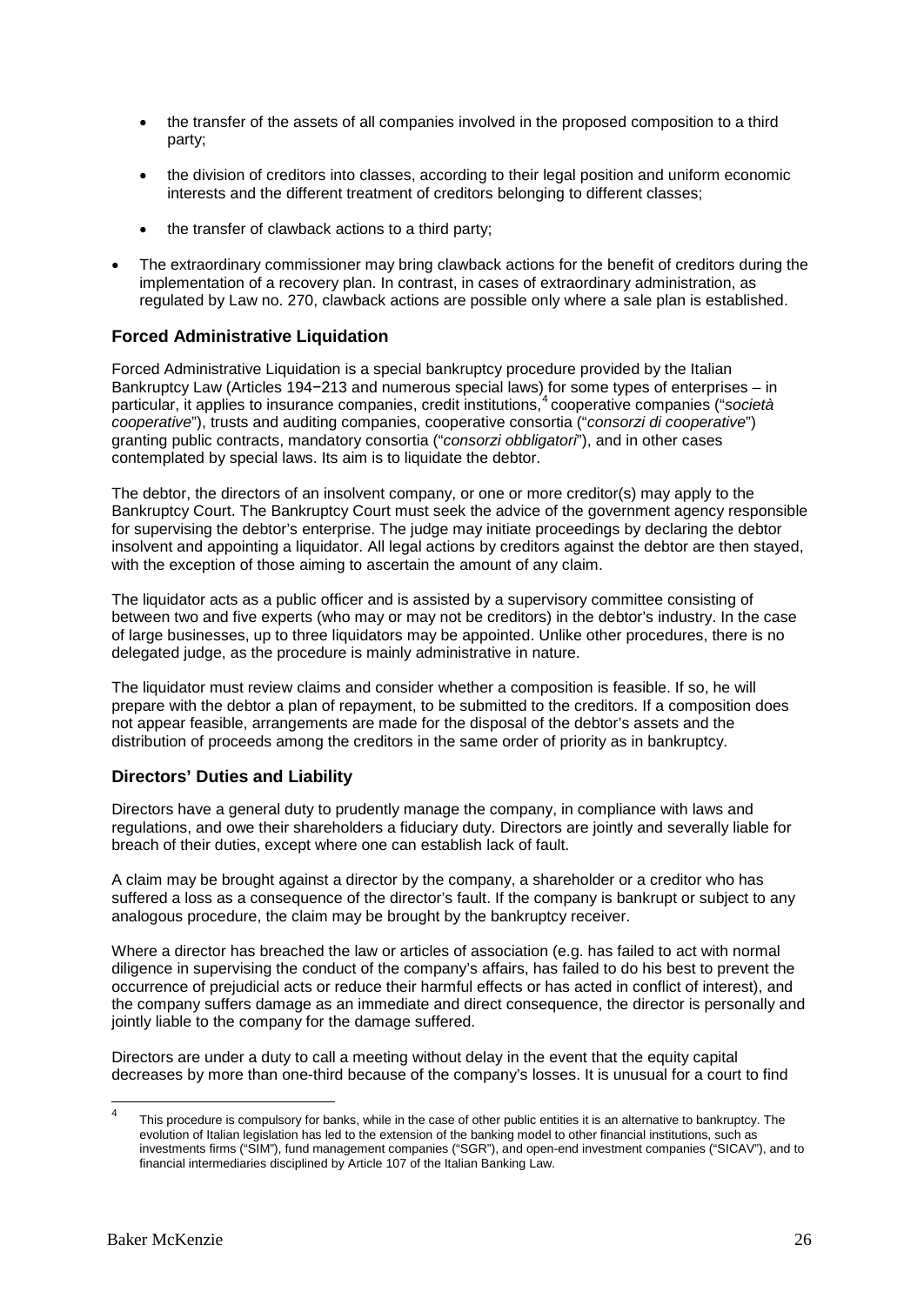liability for this breach, due to the difficulty in proving causation. However, courts may impose liability for negligent mismanagement in not having acted to prevent losses.

Duties imposed on directors apply equally to those who, although not formally appointed to the office, carry out *de facto* management activities or are involved in the running of the company.

#### **Extraterritorial Jurisdiction/Enforceability**

#### **Recognition of Foreign Insolvency Proceedings**

Italian Courts may recognise the existence of foreign insolvency proceedings or an order of a foreign Bankruptcy Court, provided that the following principles are satisfied:

- The foreign court has international jurisdiction over the case; and
- Such foreign proceedings or orders do not produce effects which are contrary to Italian public policy ("*ordre public*").<sup>[5](#page-26-0)</sup>

Neither the Italian Bankruptcy Law nor Law no. 218 of 31 May 1995 concerning the modification of the Italian system of international private law contain any specific rule relating to international jurisdiction over insolvency proceedings.

Additionally, Council Regulation (EC) no. 44 of 22 December 2001, on jurisdiction and recognition and enforcement of judgments in civil and commercial matters (both enforced in Italy), cannot be applied to bankruptcy, winding-up proceedings, judicial arrangements, composition and analogous proceedings. Nor has this provision been amended by Regulation no. 1215/2012 of the European Parliament and of the Council dated 12 December 2012.

Article 3, paragraph 1, of the Council Regulation (EC) no. 1346 of 29 May 2000 (the "**EC Bankruptcy Regulation**") provides that the court of the member state "within the territory of which the centre of the debtor's main interests is situated" is competent to commence the main insolvency proceedings. "Centre" refers to, in the case of a company or legal entity, the place of its registered office.<sup>[6](#page-26-1)</sup>

As set forth in Article 3, paragraph 2, the courts of a member state in which the debtor has a permanent establishment can initiate secondary insolvency proceedings against a debtor whose centre of main interests is within another member state. In such an event, the effects of the secondary proceedings are limited to the assets situated in the territory of the first member state and aimed at the liquidation of the insolvent company.

On 20 May 2015, the European Parliament and the Council enacted the EU Regulation no. 848/2015 (the "**Recast Bankruptcy Regulation**"), which entered into force on 25 June 2015 and will be applicable to insolvency proceedings starting from 26 June 2017, with few exceptions (Articles 24, first paragraph, 25 and 86).The new rules also apply to proceedings which provide for the restructuring of a debtor, the so-called "hybrid proceedings", for example the Italian debt restructuring arrangements pursuant to Article 182-*bis* of the Bankruptcy Law.

<span id="page-26-0"></span>Italian legal commentators distinguish between "*international public policy*" (which refers to the general principles that are universally enforceable, namely the inviolable rights of the individuals) and "*internal public policy*" (which includes the ethical, economical, political and social principles peculiar to the Italian legal system). Only the first is relevant with respect to the recognition of proceedings.  $\overline{5}$ 

Article 26 of the EC Bankruptcy Regulation prevents any member state from recognizing an insolvency proceeding and enforcing a judgment relating to it if they are manifestly contrary to the relevant state's public policy, "*in particular to its fundamental principles or the constitutional rights and liberties of the individual*".

It is worth underlining that Article 26 of the EC Bankruptcy Regulation contains a general definition of "*international public policy*", which is deemed to be the fundamental principles of any member state, as well as the constitutional rights and liberties of the individual.

<span id="page-26-1"></span><sup>6</sup> Pursuant to Article 2(a) and (c) of the EC Bankruptcy Regulation, insolvency proceedings which may be commenced in Italy are the *fallimento, concordato preventivo, liquidazione coatta amministrativa* and *amministrazione straordinaria*. The *fallimento* and *liquidazione coatta amministrativa* are considered to be "*liquidation proceedings*".